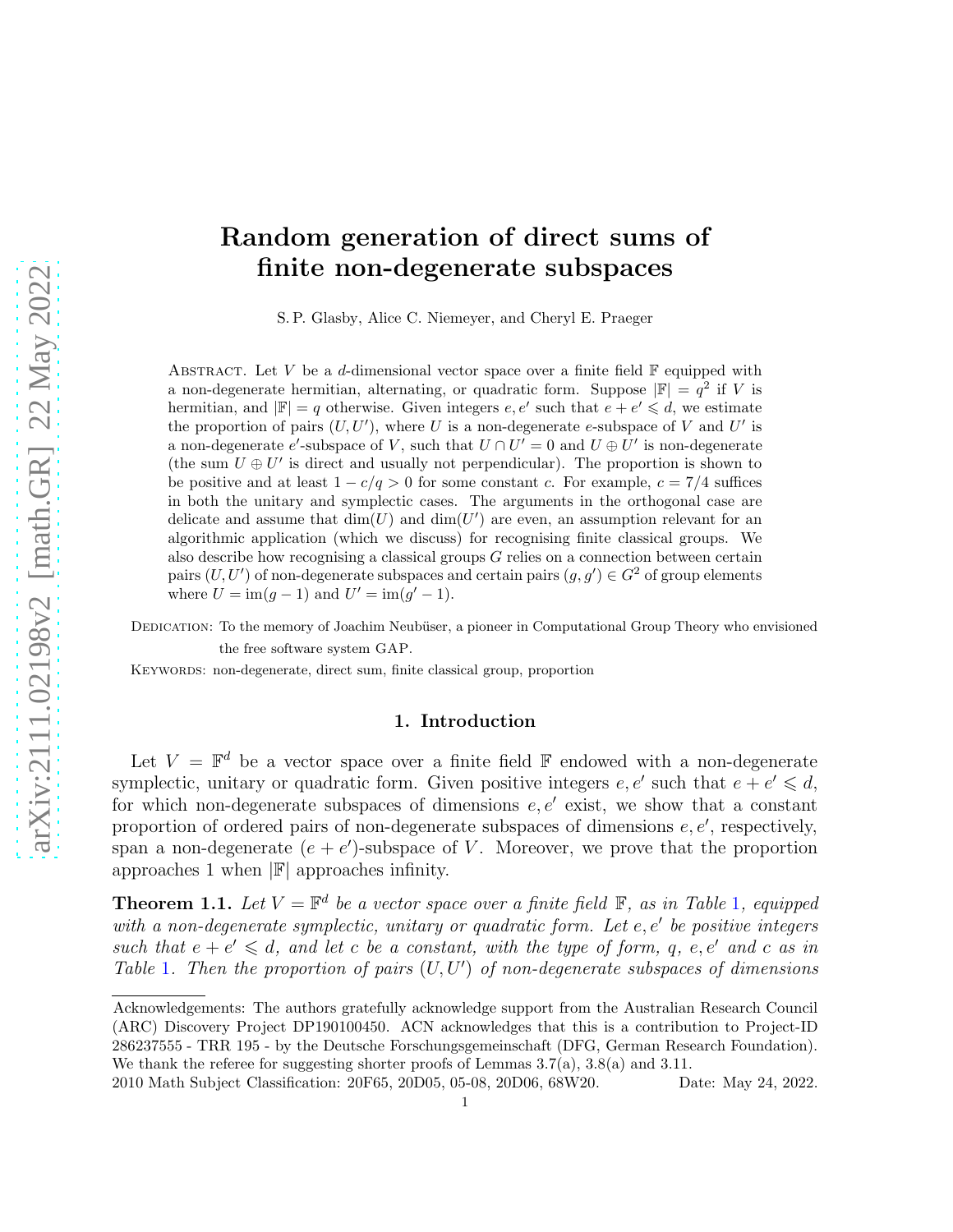$e, e'$  respectively (of fixed but arbitrary type  $\sigma, \sigma' \in \{-, +\}$  in the orthogonal case) that *span a non-degenerate*  $(e + e')$ -subspace (of arbitrary type in the orthogonal case) is at *least*  $1 - c/q > 0$ *.* 

|                            | $X$ Case | Form |  | $\mathbb{F}$ c Conditions                                       |
|----------------------------|----------|------|--|-----------------------------------------------------------------|
|                            |          |      |  | <b>U</b> unitary hermitian $q^2$ 1.72 $q \ge 2$ , e, e' $\ge 1$ |
| Sp <sub>2</sub>            |          |      |  | symplectic alternating q 1.75 $q \ge 2$ , e, e' $\ge 2$ even    |
| $\mathbf{O}^{\varepsilon}$ |          |      |  | orthogonal quadratic $q = 3.125$ $q \ge 4$ , $e, e' \ge 2$ even |
|                            |          |      |  | 2.85 $q = 3, e, e' \ge 2$ even                                  |

TABLE 1. The form, the field,  $q$ , and the constant  $c$  for Theorem [1.1.](#page-0-0)

The condition in the orthogonal case that  $e, e'$  are both even not only simplifies our proof, but it is precisely the assumption that we require for an algorithmic application for recognising finite classical groups, see Section [1.1.](#page-1-0) In the orthogonal case our methods are not strong enough to prove the result with a sufficiently small value of the constant  $c$ when  $|\mathbb{F}| = 2$ . Extensive computer experimentation suggests that the result also holds in the case and when  $e, e'$  may not both be even, and also when  $q = 2$ .

**Problem [1](#page-0-0).2.** Show that Theorem 1.1 holds also in the orthogonal case with  $\mathbb{F}$  = 2 (for some constant  $c < 2$ ).

Our strategy for proving Theorem [1.1](#page-0-0) is described in Section [2.2.](#page-3-0) It allows us to reduce to the case  $d = e + e'$ , where, after some delicate analysis, we can apply [\[7,](#page-22-0) Theorem 1.1] (which proves Theorem [1.1](#page-0-0) in the case  $d = e + e'$ ). We paraphrase this result in the symplectic and unitary cases in Theorem [6.1](#page-15-0) and in the orthogonal case in Theorem [6.6.](#page-18-0) When the summands of a direct sum are perpendicular we use the symbol  $\oplus$  instead of  $\oplus$ .

<span id="page-1-0"></span>1.1. Algorithmic motivation. Motivation for proving Theorem [1.1,](#page-0-0) for us, came from computational group theory, where such non-degenerate subspaces  $U, U'$  are constructed as part of various randomised algorithms for recognising finite classical groups. To justify these algorithms it is necessary to find a lower bound for the probability that  $U, U'$  are disjoint and span a non-degenerate subspace, and this is precisely what Theorem [1.1](#page-0-0) does. Thus our main interest in Theorem [1.1](#page-0-0) was to justify new algorithms which we are developing for classical groups over finite fields of arbitrary characteristic [\[6\]](#page-22-1).

Moreover, in the course of our research we discovered that justifying a related probability bound in the analysis of the constructive recognition algorithm in [\[2\]](#page-22-2) was overlooked in the cases of unitary, symplectic and orthogonal groups in even characteristic, as the proof was given only for groups containing  $SL(V)$ . In Subsection [3.1](#page-6-0) we show how to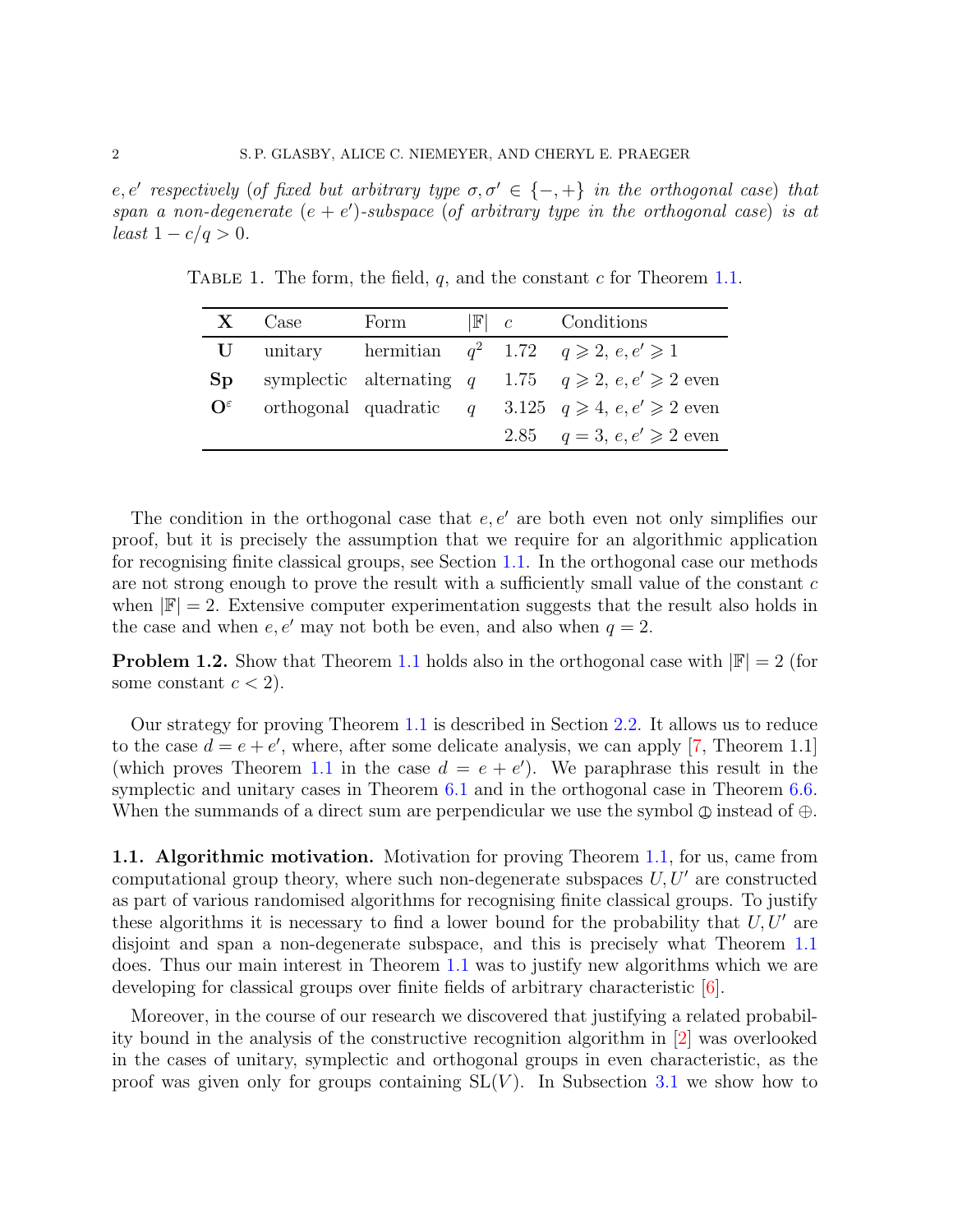use Theorem [1.1](#page-0-0) to complete the analysis of the algorithm in [\[2\]](#page-22-2), namely to complete the proof of [\[2,](#page-22-2) Lemma 5.8] and hence of the crucial result [\[2,](#page-22-2) Lemma 5.8].

Our new algorithms, and also the algorithms in [\[2\]](#page-22-2), work with a finite classical group G with natural module V. A major step is to construct a subgroup which is itself a classical group acting on a much smaller subspace. The basic strategy is to find two random elements  $g$  and  $g'$  in  $G$  with the following property:  $g$  preserves a decomposition  $V = U_g \oplus F_g$  where g is irreducible on  $U_g = \text{im}(g-1)$ ,  $F_g = \text{ker}(g-1)$ , and similarly for g'. It is convenient to write  $U = U_g$ ,  $F = F_g$ ,  $U' = U_{g'}$  and  $F' = F_{g'}$ . In the case of unitary, symplectic and orthogonal groups (which we will informally refer to as the *classical case*), the subspaces  $U, U'$  and  $F, F'$  are non-degenerate. The challenge in all cases is to prove that with high probability the subspaces  $U, U'$  are disjoint,  $U + U'$ is non-degenerate, and the subgroup  $\langle g, g' \rangle$  induces a classical group on  $U + U'$ . This problem can be subdivided into three smaller problems. The first problem is addressed by the results of this paper, namely to estimate the probability that the subspaces are disjoint and span a non-degenerate subspace. Second, is the link between the proportion of pairs of elements  $(g, g')$  and the proportion of pairs of suitable subspaces  $(U, U')$ . We comment on this in Subsection [3.2.](#page-8-0) The third problem, given an  $(e + e')$ -subspace W, which is non-degenerate in the classical case, is to estimate the probability that a pair  $(g, g')$  in the relevant classical group on W corresponds to a suitable pair  $(U, U')$  spanning W such that the subgroup  $\langle g, g' \rangle$  induces a classical group on W. Resolving this last problem requires deep theory relying on the finite simple group classification. In the special case where  $e = e'$  this problem has been solved in [\[10\]](#page-22-3), and we plan to tackle the general case in collaboration also with Lübeck in  $[6]$ .

The strategy for proving Theorem [1.1,](#page-0-0) the notation  $\binom{V}{e}$  $\left[\begin{smallmatrix} V \\ e \end{smallmatrix}\right]$  and  $\left[\begin{smallmatrix} V \\ e \end{smallmatrix}\right]$  $\int_{e}^{V} \Big|_{\sigma}^{\varepsilon}$ , and the links with [\[2\]](#page-22-2), are described in Section [2.](#page-2-0) The algorithmic applications are discussed in more detail in Section [3.](#page-6-1) Formulas for the number of non-degenerate e-subspaces are given in Section [4](#page-11-0) and certain rational functions in q such as  $\omega(d, q) = \prod_{i=1}^{d} (1 - q^{-i})$  are bounded in Section [5.](#page-12-0) Finally, the proof of Theorem [1.1](#page-0-0) is detailed in Section [6](#page-15-1) for the symplectic, unitary and orthogonal cases.

#### 2. Strategy for proving Theorem [1.1](#page-0-0) and links with [\[2\]](#page-22-2)

<span id="page-2-0"></span>We introduce the notation we will use throughout the paper in Subsection [2.1,](#page-2-1) and we explain in our strategy for proving Theorem [1.1,](#page-0-0) which allows us to build on the work in [\[7\]](#page-22-0), in Subsection [2.2.](#page-3-0) More details are given in Subsection [2.3](#page-5-0) on the algorithmic application discussed in Subsection [1.1,](#page-1-0) in particular we prove [\[2,](#page-22-2) Lemma 5.8] for the classical groups.

# <span id="page-2-1"></span>**2.1.** Notation and hypotheses. Let  $V = \mathbb{F}^d$  be a *d*-dimensional classical space.

(a) Suppose that V admits a non-degenerate form of type **X** and  $\mathbb{F}$  is a finite field of prime power order q or  $q^2$  as in Table [1.](#page-0-0) In particular, if  $X = O^{\varepsilon}$  then either d is even with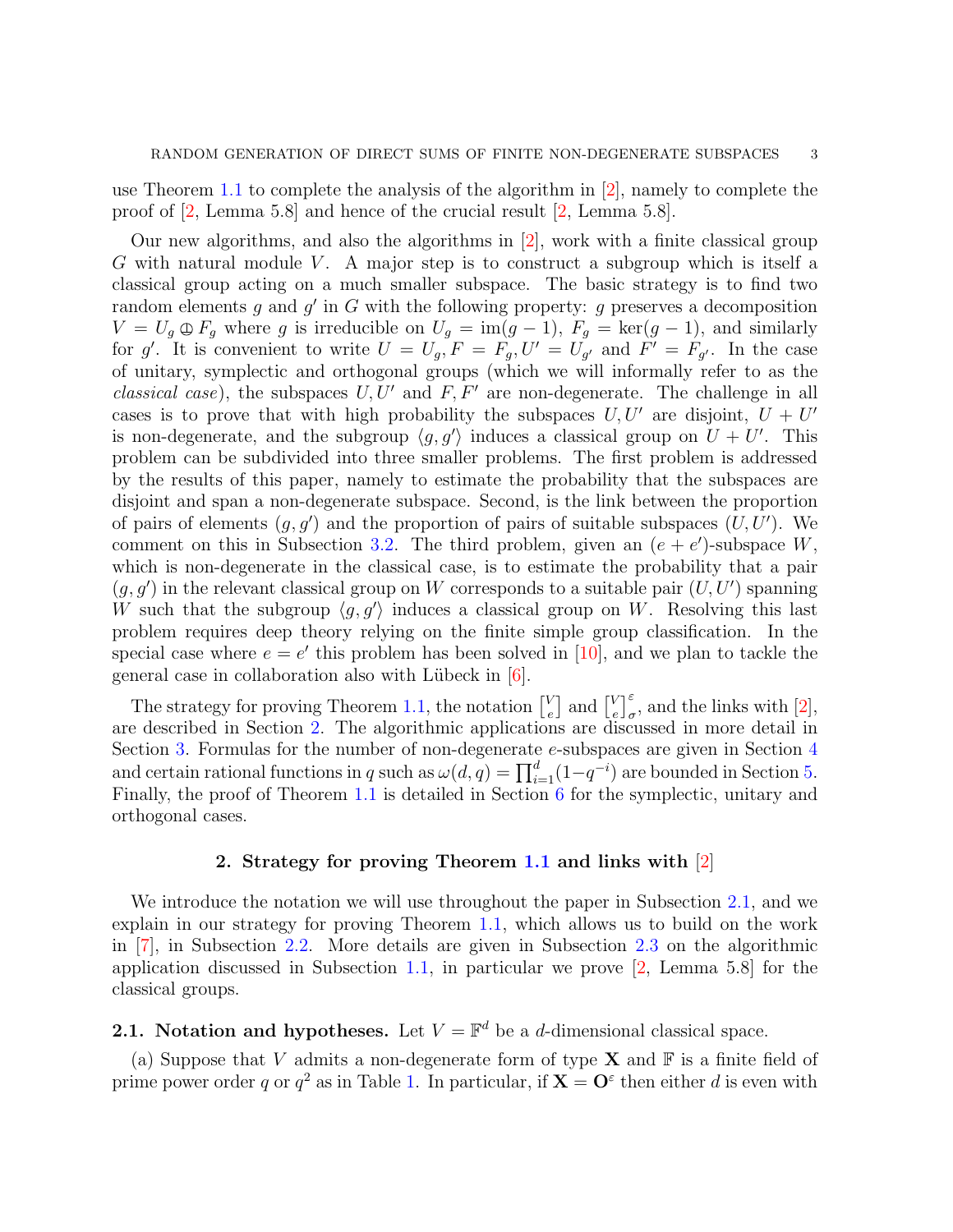$q > 2$  and  $\varepsilon \in \{-, +\}$ , or dq is odd and  $\varepsilon = \circ$ , so the polar form of the quadratic form on V is a non-degenerate symmetric form. In the orthogonal case we sometimes simply write  $X = 0$ . In all cases V is equipped with a non-degenerate (bi- or sesqui-)linear form.

(b) Let  $G = G^{\mathbf{X}}$  be a group of isometries of V satisfying  $\Omega X_d(q) \leqslant G \leqslant G X_d(q)$ . Hence

- (i) if  $\mathbf{X} = \mathbf{Sp}$  then  $\text{Sp}_d(q) \leqslant G \leqslant \text{GSp}_d(q)$ ;
- (ii) if  $\mathbf{X} = \mathbf{U}$  then  $\text{SU}_d(q) \triangleleft G \leq \text{GU}_d(q)$  where  $\text{GU}_d(q)$  is a subgroup of  $\text{GL}_d(q^2)$ ;
- (iii) if  $\mathbf{X} = \mathbf{O}^{\varepsilon}$  then  $\Omega_d^{\varepsilon}(q) \leqslant G \leqslant \mathrm{GO}_d^{\varepsilon}(q)$  with  $\varepsilon \in \{-,\circ,+\}.$

(c) An e-dimensional subspace of V is called an e*-subspace* and the set of all of nondegenerate e-subspaces is denoted by  $\begin{bmatrix} V \\ e \end{bmatrix}$  $\mathcal{L}_e^V$ <sup>**X**</sup>. Therefore  $V = U \oplus U^{\perp}$  for each  $U \in \begin{bmatrix} V \\ e \end{bmatrix}$  $_{e}^{V}\big]$ <sup>X</sup>. If  $\mathbf{X} = \mathbf{Sp}$  or U then the subgroup  $\Omega X_d(q)$  (and hence  $G^{\mathbf{X}}$ ) is transitive on  $\begin{bmatrix} V & 0 \\ 0 & 0 \end{bmatrix}$  $\left[\begin{matrix} V \\ e \end{matrix}\right]^{\mathbf{X}}$  (whenever the set is non-empty). On the other hand, if  $X = O^{\epsilon}$  then we sometimes write  $\begin{bmatrix} V \\ \epsilon \end{bmatrix}$  $\left[\begin{matrix} V \ e \end{matrix}\right]^{\mathbf{X}}$ as  $\begin{bmatrix} V \\ e \end{bmatrix}$  $\left[\begin{smallmatrix} V\\ e \end{smallmatrix}\right]^\mathbf{O}$  or  $\left[\begin{smallmatrix} V\\ e \end{smallmatrix}\right]$  $e^{V}$ <sub>e</sub><sup> $\in$ </sup>. Now  $G = G^{\mathbf{X}}$  has at most two orbits on  $\begin{bmatrix} V \\ e \end{bmatrix}$  $e^V_e$ <sup> $\in$ </sup>. As *e* is even, there are exactly two G-orbits for each G satisfying  $\Omega_d^{\varepsilon}(q) \leqslant G \leqslant \mathrm{GO}_d^{\varepsilon}(q)$ , namely the set  $\begin{bmatrix} V \\ e \end{bmatrix}$ V $\begin{bmatrix} \varepsilon \\ e \end{bmatrix}$   $\sigma$ of e-subspaces of type  $\sigma$ , where  $\sigma \in \{-, +\}$ . Thus  $\begin{bmatrix} V \\ \epsilon \end{bmatrix}$  $\begin{bmatrix} V \\ e \end{bmatrix}^{\varepsilon} = \begin{bmatrix} V \\ e \end{bmatrix}$  $\left[\begin{matrix} V \\ e \end{matrix}\right]_+^{\varepsilon}$  $\bigcup \left[\begin{matrix} V \\ e \end{matrix}\right]$  $e \bigg]_{-}^{\varepsilon}$ . Furthermore, if  $U \in \begin{bmatrix} V \\ e \end{bmatrix}$  $\mathcal{U}[\varepsilon]$ , then since  $V = U \oplus U^{\perp}$ , it follows from [\[8,](#page-22-4) Proposition 2.5.11(ii)] that  $U^{\perp}$  has type  $\varepsilon\sigma$  (also when d is odd, in which case we interpret  $\circ\sigma$  as  $\circ$ ).

(d) Let e, e' be positive integers such that  $e + e' \leq d$ , as in Table [1.](#page-0-0) Now  $G^{\mathbf{X}}$  acts on  $\begin{bmatrix} V \\ e \end{bmatrix}$  $\left[\begin{smallmatrix} V \\ e \end{smallmatrix}\right]^{\mathbf{X}}$  and  $\left[\begin{smallmatrix} V \\ e \end{smallmatrix}\right]$  $_{e'}^V$ <sup>X</sup>. Let  $\mathcal{U} \subseteq \begin{bmatrix} V \\ e \end{bmatrix}$  $[u]$ <sup>X</sup> and  $\mathcal{U}'_{\mathbf{x}} \subseteq [v]$  $\left\{ \begin{matrix} V \\ e' \end{matrix} \right\}^{\mathbf{X}}$  be  $G^{\mathbf{X}}$ -orbits. As discussed in (c), if  $\mathbf{X} = \mathbf{Sp} \text{ or } \mathbf{U}, \text{ then we must have } \mathcal{U} = \begin{bmatrix} V_{\mathcal{U}} & \mathcal{U}_{\mathcal{U}} \end{bmatrix}$  $\left[\begin{smallmatrix} V\ e \end{smallmatrix}\right]^{\mathbf{X}}$  and  $\mathcal{U}' = \left[\begin{smallmatrix} V\ e \end{smallmatrix}\right]$  $\binom{V}{e'}^{\mathbf{X}}$ , since these sets are  $G^{\mathbf{X}}$ -orbits. On the other hand if  $\mathbf{X} = \mathbf{O}^{\varepsilon}$ , then  $\mathcal{U} = \begin{bmatrix} V_{\varepsilon} \\ V_{\varepsilon} \end{bmatrix}$  $\left[\begin{smallmatrix} V \\ e \end{smallmatrix}\right]_{\sigma}^{\varepsilon}$  and  $\mathcal{U}' = \left[\begin{smallmatrix} V \\ e \end{smallmatrix}\right]$  $\int_{e'}^{V} \int_{\sigma'}^{\varepsilon}$  are proper subsets of  $\begin{bmatrix} V \\ e \end{bmatrix}$ e other hand if  $\mathbf{X} = \mathbf{O}^{\varepsilon}$ , then  $\mathcal{U} = \begin{bmatrix} V \\ e \end{bmatrix}_{\sigma}^{\varepsilon}$  and  $\mathcal{U}' = \begin{bmatrix} V \\ e' \end{bmatrix}_{\sigma'}^{\varepsilon}$  are proper subsets of  $\begin{bmatrix} V \\ e \end{bmatrix}^{\varepsilon}$ and  $\begin{bmatrix} V \\ e \end{bmatrix}$  $e^U$ <sup> $\epsilon$ </sup> where each  $U \in \mathcal{U}$  and  $U' \in \mathcal{U}'$  has subspace type  $\sigma, \sigma' \in \{-, +\}$ , respectively. We call a pair of subspaces  $(U, U') \in \mathcal{U} \times \mathcal{U}'$  and

<span id="page-3-1"></span>**X**-duo (or a *subspace-duo*) if  $U \cap U' = 0$  and  $U \oplus U'$  is non-degenerate.

Hence  $\dim(U \oplus U') = e + e'$  and  $U \oplus U' \in \begin{bmatrix} V \\ e+V \end{bmatrix}$  $\binom{V}{e+e'}$ <sup>X</sup>. We use 'subspace-duo' instead of  $\mathbf{X}\text{-}\mathrm{duo'}$  only when the value of  $\mathbf X$  is unambiguous. The proportion we need to estimate in Theorem [1.1](#page-0-0) is therefore

(1) 
$$
\rho(\mathbf{X}, V, \mathcal{U}, \mathcal{U}') := \frac{|\{\mathbf{X} \text{-duos in } \mathcal{U} \times \mathcal{U}'\}|}{|\mathcal{U}| \cdot |\mathcal{U}'|}
$$

<span id="page-3-0"></span>for appropriate  $G^{\mathbf{X}}$ -orbits  $\mathcal U$  and  $\mathcal U'$ .

2.2. Strategy for the Proof of Theorem [1.1.](#page-0-0) Here we explain our strategy for proving Theorem [1.1.](#page-0-0) Let  $V = \mathbb{F}^d$  and  $G = G^{\mathbf{X}}$  be as in Subsection [2.1](#page-2-1) of type **X**, and let  $\mathcal{U}, \mathcal{U}'$  be G-orbits of subspaces such that  $\mathcal{U} \subseteq \begin{bmatrix} V & 0 \\ 0 & 0 \end{bmatrix}$  $[u]$ <sup>X</sup> and  $\mathcal{U}' \subseteq \begin{bmatrix} V \\ e \end{bmatrix}$  $\binom{V}{e'}^{\mathbf{X}}$ , as in Subsection [2.1\(](#page-2-1)d), so that to prove Theorem [1.1](#page-0-0) we need to find a lower bound of the form  $c/|\mathbb{F}|$  for the proportion  $\rho(\mathbf{X}, V, \mathcal{U}, \mathcal{U}')$  of **X**-duos in  $\mathcal{U} \times \mathcal{U}'$ .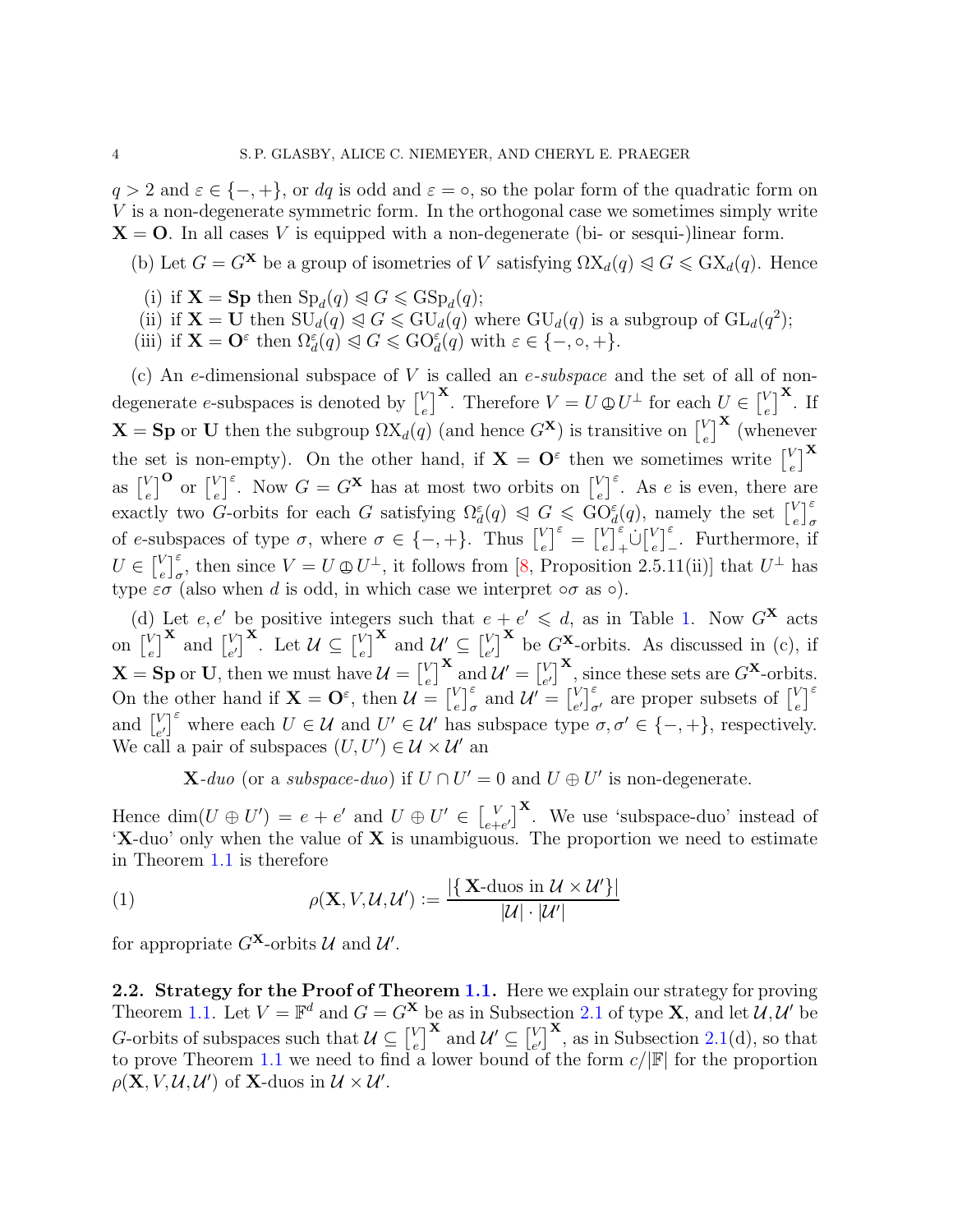If  $d = \dim(V) = e + e'$  then an **X**-duo spans V, and the proportion  $\rho(\mathbf{X}, V, \mathcal{U}, \mathcal{U}')$  is estimated in [\[7,](#page-22-0) Theorem 1.[1\]](#page-0-0) where the lower bound  $c/|\mathbb{F}|$  with c as in [7, Table 1] is established. Assume henceforth that  $d > e + e'$ . In Proposition [2.2](#page-4-0) we give a strategy for reducing the general case to the case of dimension  $e + e'$ .

Clearly the set of **X**-duos in  $\mathcal{U} \times \mathcal{U}'$  is G-invariant and, moreover, the group G acts transitively on  $\begin{bmatrix} V \\ e+ \end{bmatrix}$  $\left[\begin{array}{c} V \ e^{+}e^{t} \end{array}\right]$ <sup>X</sup> if **X** is **U** or **Sp**, while if **X** = **O**<sup> $\varepsilon$ </sup>, then *G* has two orbits on  $\left[\begin{array}{c} V \ e^{+}e^{t} \end{array}\right]$  $\begin{bmatrix} V \\ e+e' \end{bmatrix}^{\varepsilon}$ namely  $\begin{bmatrix} V \\ e+ \end{bmatrix}$  $\begin{bmatrix} V \\ e+e' \end{bmatrix}$  and  $\begin{bmatrix} V \\ e+e' \end{bmatrix}$  $\left[\begin{matrix} V \\ e+e' \end{matrix}\right]_+^{\varepsilon}$ . For a given  $W \in \left[\begin{matrix} V \\ e+e' \end{matrix}\right]$  $\binom{V}{e+e'}^{\mathbf{X}}$ , the number of **X**-duos  $(U, U')$  in  $\mathcal{U} \times \mathcal{U}'$  such that  $W = U \oplus U'$  depends only on the G-orbit containing W. Moreover if  $(U, U')$  is an **X**-duo in  $\mathcal{U} \times \mathcal{U}'$  which spans W, then  $U \in \begin{bmatrix} W \\ e \end{bmatrix}$  $\left[\begin{smallmatrix} V \\ e \end{smallmatrix}\right]^{\mathbf{X}}$  and  $U' \in \left[\begin{smallmatrix} W \\ e' \end{smallmatrix}\right]$  $_{e'}^W$ <sup>**x**</sup> so that  $(U, U')$  is an **X**-duo in  $\begin{bmatrix}W\\e\end{bmatrix}$  $\left[\begin{smallmatrix} V\ e \end{smallmatrix}\right]^{\mathbf{X}}\times \left[\begin{smallmatrix} W\ e' \end{smallmatrix}\right]$  $\binom{W}{e'}^{\mathbf{X}}$ . This provides a critical link between the proportion  $\rho(\mathbf{X}, V, \mathcal{U}, \mathcal{U}')$  we need to estimate for Theorem [1.1](#page-0-0) and the proportion  $\rho(\mathbf{X}, W, W, W')$ for the smaller space W and  $G_W$ -orbits  $\mathcal{W}, \mathcal{W}'$  in  $\begin{bmatrix} W \\ e \end{bmatrix}$  $\left[\begin{smallmatrix} W\ e \end{smallmatrix}\right]^\mathbf{X}, \left[\begin{smallmatrix} W\ e' \end{smallmatrix}\right]$  $\binom{W}{e'}^{\mathbf{X}}$ , respectively which as we mentioned, is estimated in [\[7,](#page-22-0) Theorem 1.1].

**Remark 2.1.** Suppose  $V = W$  is a non-degenerate 4-dimensional orthogonal space of type  $\tau \in \{-, +\}$ , and  $V = U \oplus U'$  is a direct sum of two non-degenerate 2-subspaces. If U' has type  $\sigma'$  then, perhaps surprisingly, we can say nothing about the type  $\sigma$  of a non-degenerate complement U: the type  $\sigma$  of U can be + or −, and for large q each possibility occurs about half the time! This does not contradict  $[8,$  Proposition 2.5.11(ii)] because the sum need not be perpendicular. We stress in the above strategy, that there is *no correlation* between the subspace type of W and the subspace types of the orbits W and W' (which are determined by the subspace types  $\sigma, \sigma'$  of  $U \in \mathcal{U}$  and  $U' \in \mathcal{U}'$ , respectively). Thus in Proposition [2.2\(](#page-4-0)b) below,  $\tau$ ,  $\sigma$ ,  $\sigma'$  are independent of each other.

<span id="page-4-0"></span>**Proposition [2](#page-2-1).2.** Suppose that  $V, G = G^{\mathbf{X}}$  are as in Subsection 2.1 of type **X**, that  $d, e, e'$  are as in Theorem [1](#page-0-0).1 with  $d > e + e'$ , and that  $\mathcal{U}, \mathcal{U}'$  are G-orbits of subspaces in  $\begin{bmatrix} V \\ 0 \end{bmatrix}$  $_{e}^{V}\big] ^{\mathbf{X}},\big[ _{e}^{V}$  $\left[V_{e'}\right]^{\mathbf{X}},$  respectively.

(a) If **X** is **U** or **Sp**, and  $W \in \begin{bmatrix} V \\ e+V \end{bmatrix}$  $\left[\begin{matrix} V \\ e^+e' \end{matrix}\right]^{\mathbf{X}}, \text{ then } \mathcal{U} = \left[\begin{matrix} V \\ e \end{matrix}\right]$  $\left[\begin{smallmatrix} V\ e \end{smallmatrix}\right]^\mathbf{X},\ \mathcal{U}'=\left[\begin{smallmatrix} V\ e \end{smallmatrix}\right]$  $\left[\begin{matrix} V \\ e' \end{matrix}\right]^{\mathbf{X}}, \text{ and}$ 

$$
\rho(\mathbf{X}, V, \mathcal{U}, \mathcal{U}') = \frac{\left| \begin{bmatrix} V \\ e+e' \end{bmatrix}^{\mathbf{X}} \right| \cdot \left| \begin{bmatrix} W \\ e \end{bmatrix}^{\mathbf{X}} \right| \cdot \left| \begin{bmatrix} W \\ e' \end{bmatrix}^{\mathbf{X}} \right|}{\left| \begin{bmatrix} V \\ e \end{bmatrix}^{\mathbf{X}} \right| \cdot \left| \begin{bmatrix} V \\ e' \end{bmatrix}^{\mathbf{X}} \right|} \cdot \rho \left( \mathbf{X}, W, \begin{bmatrix} W \\ e \end{bmatrix}^{\mathbf{X}}, \begin{bmatrix} W \\ e' \end{bmatrix}^{\mathbf{X}} \right).
$$

(b) If **X** is  $\mathbf{O}^{\varepsilon}$  for some  $\varepsilon \in \{-, \circ, +\}$ , and  $\mathcal{U} = \begin{bmatrix} V \\ \circ \end{bmatrix}$  $\left[\begin{smallmatrix} V \\ e \end{smallmatrix}\right]_{\sigma}^{\varepsilon}, \mathcal{U}' = \left[\begin{smallmatrix} V \\ e \end{smallmatrix}\right]$  $\left\{ \begin{bmatrix} V \\ e' \end{bmatrix} \right\}^{\varepsilon}_{\sigma'}$ , where  $e, e'$  are even and  $\sigma, \sigma' \in \{-, +\}$ , then, choosing  $W_{\tau} \in \begin{bmatrix} V \\ e_{+} \end{bmatrix}$  $\int_{e+e'}^{V} \int_{\tau}^{\varepsilon}$  *for*  $\tau \in \{-,+\}$ *, we have* 

$$
\rho(\mathbf{O}^{\varepsilon}, V, \mathcal{U}, \mathcal{U}') = \sum_{\tau \in \{-,+\}} \frac{|\begin{bmatrix} V \\ e+e' \end{bmatrix}_{\tau}^{\varepsilon}| \cdot | \begin{bmatrix} W_{\tau} \\ e \end{bmatrix}_{\sigma}^{\tau}| \cdot | \begin{bmatrix} W_{\tau} \\ e' \end{bmatrix}_{\sigma'}^{\tau}|}{|\begin{bmatrix} V \\ e \end{bmatrix}_{\sigma}^{\varepsilon}|} \cdot \rho \left(\mathbf{O}^{\tau}, W_{\tau}, \begin{bmatrix} W_{\tau} \\ e \end{bmatrix}_{\sigma}^{\tau}, \begin{bmatrix} W_{\tau} \\ e' \end{bmatrix}_{\sigma'}^{\tau}\right).
$$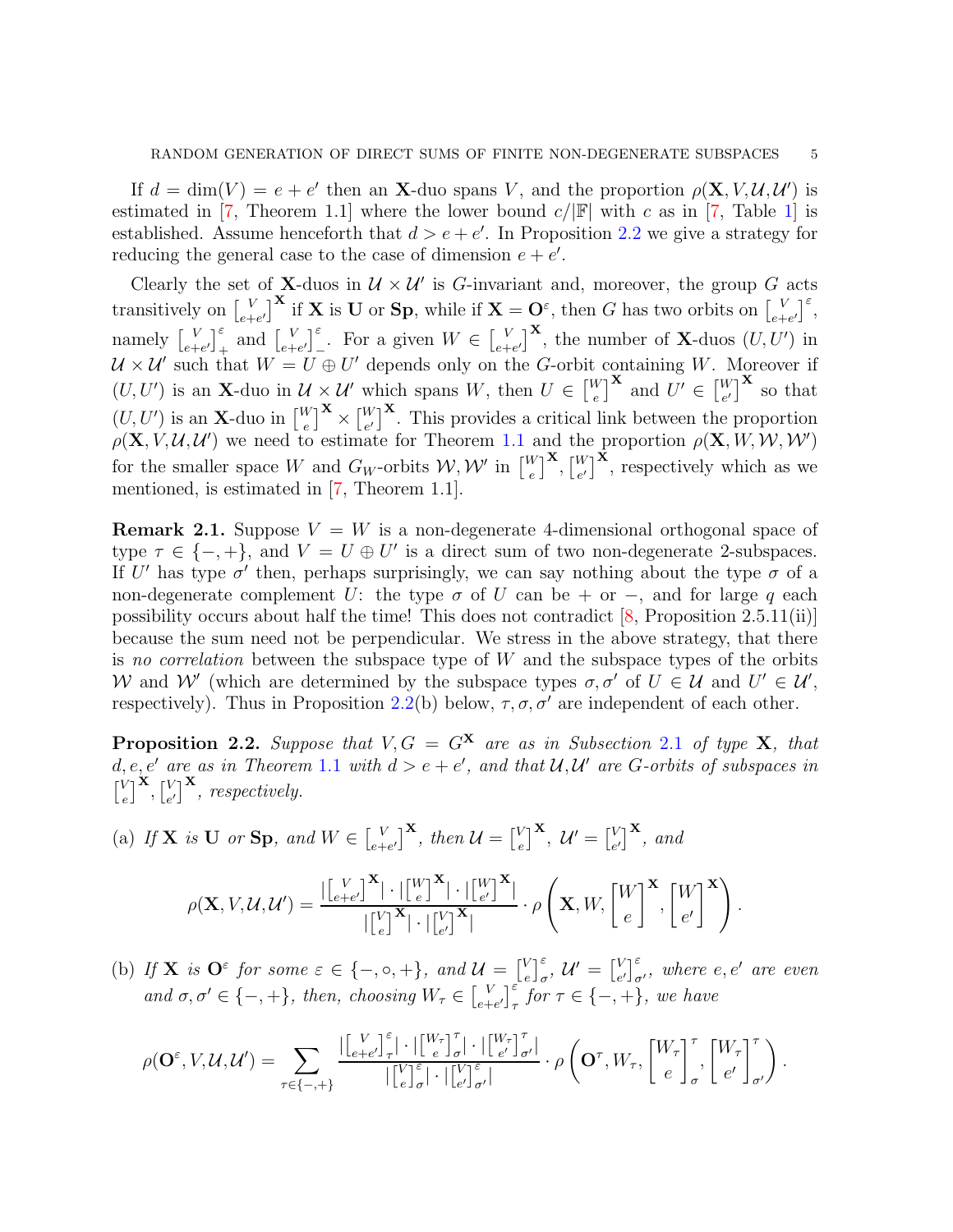*Proof.* (a) Suppose that **X** is **U** or **Sp**. As discussed above,  $\mathcal{U} = \begin{bmatrix} V & 0 \\ 0 & 0 \end{bmatrix}$  $\left[\begin{smallmatrix} V\ e \end{smallmatrix}\right]^\mathbf{X},\ \mathcal{U}'=\left[\begin{smallmatrix} V\ e \end{smallmatrix}\right]$  $_{e'}^V$ <sup>X</sup>, and G is transitive on  $\begin{bmatrix} V \\ e+ \end{bmatrix}$  $\begin{bmatrix} V \\ e+e' \end{bmatrix}$ **X**. Thus each  $W \in \begin{bmatrix} V \\ e+e' \end{bmatrix}$  $\binom{V}{e+e'}$  is spanned by the same number of **X**-duos in  $\mathcal{U} \times \mathcal{U}'$ , and this number is equal to the number of **X**-duos in  $\begin{bmatrix} W \\ e \end{bmatrix}$  $\left[\begin{smallmatrix} W\ e \end{smallmatrix}\right]^{\mathbf{X}}\times \left[\begin{smallmatrix} W\ e' \end{smallmatrix}\right]$  $_{e'}^W$ <sup>X</sup>. Thus, for a chosen  $W \in \begin{bmatrix} V \\ e+ \end{bmatrix}$  $\left[ \begin{matrix} V \ e+e' \end{matrix} \right]^{\mathbf{X}},$ 

$$
\rho(\mathbf{X}, V, \mathcal{U}, \mathcal{U}') = \frac{\left| \begin{bmatrix} V & \mathbf{X} \\ e+e' \end{bmatrix}^{\mathbf{X}} \right| \cdot \left| \left\{ \mathbf{X} \text{-duos in } \begin{bmatrix} W \\ e \end{bmatrix}^{\mathbf{X}} \times \begin{bmatrix} W \\ e' \end{bmatrix}^{\mathbf{X}} \right|}{\left| \begin{bmatrix} V \\ e+e' \end{bmatrix}^{\mathbf{X}} \right| \cdot \left| \begin{bmatrix} W \\ e \end{bmatrix}^{\mathbf{X}} \right| \cdot \left| \begin{bmatrix} V \\ e' \end{bmatrix}^{\mathbf{X}} \right|}{\left| \begin{bmatrix} V \\ e \end{bmatrix}^{\mathbf{X}} \right| \cdot \left| \begin{bmatrix} V \\ e' \end{bmatrix}^{\mathbf{X}} \right|} \cdot \rho \left( \mathbf{X}, W, \begin{bmatrix} W \\ e \end{bmatrix}^{\mathbf{X}}, \begin{bmatrix} W \\ e' \end{bmatrix}^{\mathbf{X}} \right).
$$

(b) Now suppose that **X** is  $\mathbf{O}^{\varepsilon}$  and  $\mathcal{U} = \begin{bmatrix} V_{e} \\ V_{e} \end{bmatrix}$  $\left[\begin{smallmatrix} V \\ e \end{smallmatrix}\right]_{\sigma}^{\varepsilon}, \mathcal{U}' = \left[\begin{smallmatrix} V \\ e \end{smallmatrix}\right]$  $_{e'}^{V}\Big]_{\sigma'}^{\varepsilon}$ , for some  $\sigma, \sigma' \in \{-, +\}$ . The G-orbits on  $\begin{bmatrix} V \\ e+ \end{bmatrix}$  $\begin{bmatrix} V \\ e+e' \end{bmatrix}^{\varepsilon}$  are  $\begin{bmatrix} V \\ e+e' \end{bmatrix}$  $\left[\begin{matrix} V \\ e+e' \end{matrix}\right]_+^{\varepsilon}$  and  $\left[\begin{matrix} V \\ e+e' \end{matrix}\right]$  $\bigcup_{e+e'}^{V}\bigg|_{-1}^{\varepsilon}$ , and the number of **X**-duos in  $\mathcal{U}\times\mathcal{U}'$  spanning a subspace  $W \in \begin{bmatrix} V \\ e^+ \end{bmatrix}$  $\bigcup_{e+e'}^{V}$  depends only on the G-orbit containing W. Moreover, if W has type  $\tau \in \{-, +\}$ , then this number is equal to the number of **X**-duos in  $\begin{bmatrix} W \\ e \end{bmatrix}$  $\begin{bmatrix} V \\ e \end{bmatrix}_{\sigma}^{\tau} \times \begin{bmatrix} W \\ e' \end{bmatrix}$  $\begin{bmatrix} W \\ e' \end{bmatrix}^{\tau}_{\sigma'}$ . Thus, choosing  $W_{\tau} \in \begin{bmatrix} V_{\tau} \\ e^{+} \end{bmatrix}$  $\bigcup_{e+e'}^{V}\bigg|_{\tau}^{\varepsilon}$  for  $\tau \in \{-,+\}$ , each  $\mathbf{O}^{\varepsilon}$ -duo  $(U, U') \in \mathcal{U} \times \mathcal{U}'$  such that  $U \oplus U' = W_{\tau}$  is an  $\mathbf{O}^{\tau}$ -duo in  $\begin{bmatrix} W \\ e \end{bmatrix}$  $\begin{bmatrix} V \\ e \end{bmatrix}$  $\begin{bmatrix} \tau \\ \sigma \end{bmatrix} \times \begin{bmatrix} W \\ e' \end{bmatrix}$  $\left\{ \begin{bmatrix} W \\ \sigma' \end{bmatrix} \right\}$  where  $W = W_{\tau}$ , and conversely each **O**<sup> $\tau$ </sup>-duo  $(U, U') \in \begin{bmatrix} W \\ e \end{bmatrix}$  $\begin{bmatrix} V \\ e \end{bmatrix}$  $\begin{bmatrix} \tau \\ \sigma \end{bmatrix} \times \begin{bmatrix} W \\ e' \end{bmatrix}$  $\left[\begin{matrix}W\\e'\end{matrix}\right]_{\sigma'}^{\tau}$  satisfies  $(U, U') \in \left[\begin{matrix}V\\e\end{matrix}\right]$  $\left[\begin{matrix} V \\ e \end{matrix}\right]_{\sigma}^{\varepsilon} \times \left[\begin{matrix} V \\ e \end{matrix}\right]$  $\left[\begin{smallmatrix} V\\[1mm] e'\end{smallmatrix}\right]_{\sigma'}^{\varepsilon} = \mathcal{U} \times \mathcal{U}'$ . Hence

$$
\rho(\mathbf{O}^{\varepsilon}, V, \mathcal{U}, \mathcal{U}') = \sum_{\tau \in \{-,+\}} \frac{\left| \begin{bmatrix} V \\ e+e' \end{bmatrix}_{\tau}^{\varepsilon} \right| \cdot \left| \left\{ \mathbf{O}^{\tau} \text{-duos in} \begin{bmatrix} W_{\tau} \\ e \end{bmatrix}_{\sigma}^{\tau} \times \begin{bmatrix} W_{\tau} \\ e' \end{bmatrix}_{\sigma'}^{\tau} \right\} \right|}{\left| \begin{bmatrix} V \\ e \end{bmatrix}_{\sigma}^{\varepsilon} \right| \cdot \left| \begin{bmatrix} V \\ e \end{bmatrix}_{\sigma}^{\varepsilon} \right| \cdot \left| \begin{bmatrix} V \\ e' \end{bmatrix}_{\sigma'}^{\varepsilon} \right|}{\left| \begin{bmatrix} V \\ e \end{bmatrix}_{\sigma}^{\tau} \right| \cdot \left| \begin{bmatrix} W_{\tau} \\ e' \end{bmatrix}_{\sigma'}^{\tau} \right|} \cdot \rho \left( \mathbf{O}^{\tau}, W_{\tau}, \begin{bmatrix} W_{\tau} \\ e \end{bmatrix}_{\sigma}^{\tau}, \begin{bmatrix} W_{\tau} \\ e' \end{bmatrix}_{\sigma'}^{\tau} \right) . \quad \Box
$$

<span id="page-5-0"></span>**2.3. Links with** [\[2\]](#page-22-2). The quantity  $\rho(\mathbf{X}, V, \mathcal{U}, \mathcal{U}')$  defined in [\(1\)](#page-3-1) is equal to the proportion studied in Theorem [1.1](#page-0-0) for appropriate subspace families  $\mathcal{U}, \mathcal{U}'$ . It is often convenient to count single subspaces rather than subspace pairs, so we note the following easily proved property.

<span id="page-5-1"></span>**Lemma [2](#page-4-0).3.** Let  $\mathcal{U}, \mathcal{U}'$  be  $G^{\mathbf{X}}$ -orbits of subspaces as in Proposition 2.2, and let  $U \in \mathcal{U}$ . *Then*

$$
\rho(\mathbf{X}, V, \mathcal{U}, \mathcal{U}') = \frac{|\{U' \in \mathcal{U}' \mid (U, U') \text{ is an } \mathbf{X} \text{-}duo\}|}{|\mathcal{U}'|}
$$

.

*Proof.* Since *U* is an orbit under each  $G^{\mathbf{X}}$  satisfying  $\Omega X(V) \leqslant G^{\mathbf{X}} \leqslant G X(V)$ , the number, say n, of  $U' \in \mathcal{U}'$  such that  $(U, U')$  is an X-duo (that is,  $U + U'$  is non-degenerate of dimension  $e + e'$  is independent of the choice of  $U \in \mathcal{U}$ . Hence we conclude that  $\rho(\mathbf{X},V,\mathcal{U},\mathcal{U}')=\frac{n\cdot|\mathcal{U}|}{\mathbb{E}|\mathcal{U}|-|\mathcal{U}|}$  $|\mathcal{U}| \cdot |\mathcal{U}'|$ = n  $|\mathcal{U}'|$ .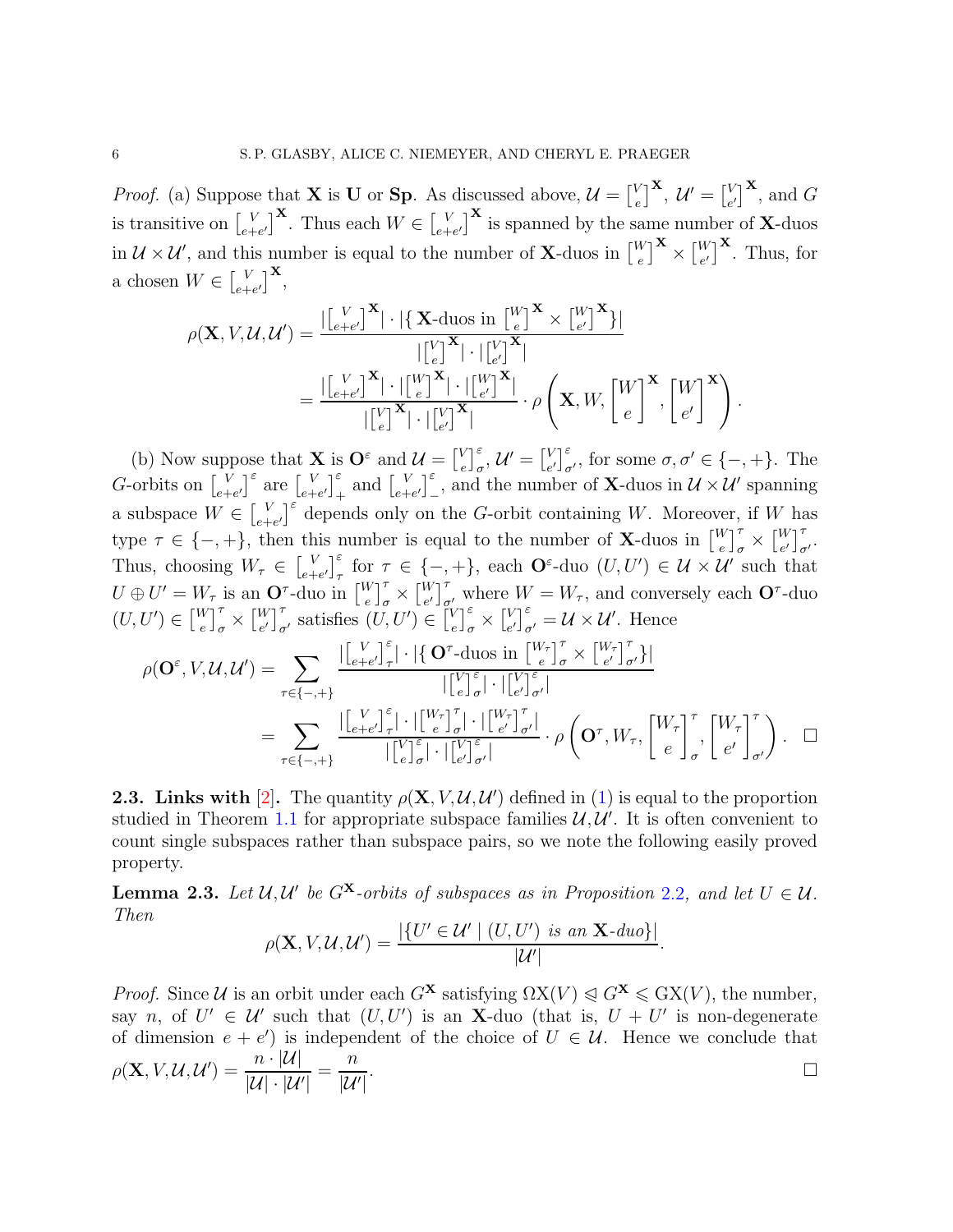# 3. Algorithmic applications of Theorem [1.1](#page-0-0)

<span id="page-6-1"></span>In this section we describe how the main results of this paper will be used in an algorithmic context for recognising classical groups. Conceptually, we wish to construct classical groups of smaller dimension in a given classical group by constructing a subspace duo  $(U, U')$  from a pair of elements  $(g, g')$  which we call a 'stingray duo', and which turns out to generate a classical group on  $U + U'$  with high probability.

<span id="page-6-0"></span>**3.1.** Completing the proof of  $[2, \text{Lemma 5.8}]$  $[2, \text{Lemma 5.8}]$ . First we present several results leading up to Lemma [3.4,](#page-7-0) which deals with [\[2,](#page-22-2) Lemma 5.8]. Our approach is more general as the two subspaces we treat may come from different  $G^{\mathbf{X}}$ -orbits. However we attempt, as far as possible, to use the same notation as in [\[2\]](#page-22-2) for clarity.

For a subspace W of V, let  $W^{\perp} = \{v \in V \mid \beta(v, W) = 0\}$  where  $\beta: V \times V \to \mathbb{F}$  is the sesquilinear form preserved by V. When a direct sum  $U \oplus W$  is a *perpendicular direct sum*, that is when  $U \cap W = 0$  and  $U \subseteq W^{\perp}$ , we write  $U \oplus W$  for emphasis.

<span id="page-6-2"></span>**Lemma 3.1.** Let  $\mathcal{U}, \mathcal{U}'$  be  $G^{\mathbf{X}}$ -orbits of subspaces as in Proposition [2](#page-4-0).2, let  $U \in \mathcal{U}, U' \in \mathcal{U}'$ , *and let*  $E = U^{\perp} \cap (U')^{\perp}$  *and*  $W = U + U'$ *. Then* 

(a)  $E = W^{\perp}$ .

(b) dim $(E) = d - e - e'$  *if and only if*  $W = U \oplus U'$ ;

(c) W is non-degenerate of dimension  $e + e'$  if and only if  $V = E \oplus (U \oplus U')$ .

*Proof.* (a) By definition  $E = U^{\perp} \cap (U')^{\perp} = (U + U')^{\perp} = W^{\perp}$ .

(b) By part (a),  $\dim(E) = d - \dim(W)$ . Hence  $\dim(E) = d - e - e'$  if and only if  $\dim(W) = e + e'$ , which, in turn, is equivalent to  $W = U \oplus U'$ .

(c) If W is non-degenerate of dimension  $e + e'$ , then  $W \cap W^{\perp} = 0$  and  $W = U \oplus U'$ . Hence by part (a),  $V = E \oplus (U \oplus U')$ . Conversely if  $V = E \oplus (U \oplus U')$  then  $W = U \oplus U'$  has dimension  $e+e'$  and, by part (a),  $W\cap W^{\perp} = W\cap E = 0$  holds, so W is non-degenerate.  $\square$ 

Lemmas [2.3](#page-5-1) and [3.1\(](#page-6-2)c) have the following immediate corollary.

<span id="page-6-3"></span>**Corollary 3.[2](#page-4-0).** Let  $\mathcal{U}, \mathcal{U}'$  be  $G^{\mathbf{X}}$ -orbits of subspaces as in Proposition 2.2, let  $U \in \mathcal{U}$ ,  $U' \in \mathcal{U}'$ , and let  $E = U^{\perp} \cap (U')^{\perp}$ , as in Lemma [3](#page-6-2).1. Then

$$
\rho(\mathbf{X}, V, \mathcal{U}, \mathcal{U}') = \frac{|\{(U, U') \in \mathcal{U} \times \mathcal{U}' \mid V = E \oplus (U \oplus U')\}|}{|\mathcal{U}| \cdot |\mathcal{U}'|}
$$

$$
= \frac{|\{U' \in \mathcal{U}' \mid V = E \oplus (U \oplus U')\}|}{|\mathcal{U}'|}.
$$

Lemma 5.8 of [\[2\]](#page-22-2) counts group elements rather than subspaces. Further, our proof applies for all fields  $\mathbb F$  in the symplectic and unitary cases, and for  $|\mathbb F|\geqslant 3$  in the orthogonal case. Our next result is a more general version of what is required for [\[2\]](#page-22-2) because we do not assume that  $\mathcal{U} = \mathcal{U}'$ .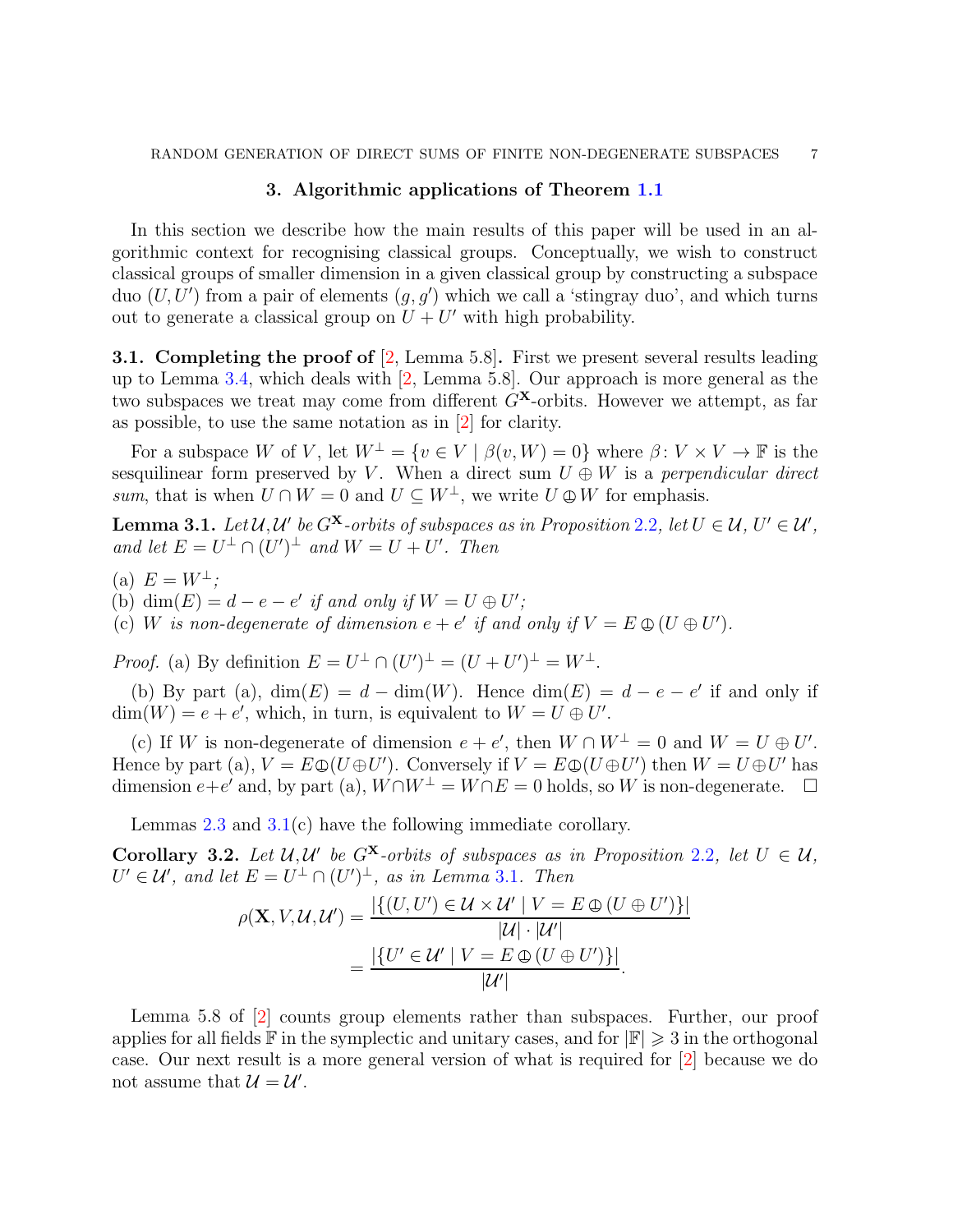<span id="page-7-1"></span>**Lemma 3.3.** Let  $\mathcal{U}, \mathcal{U}'$  be  $G^{\mathbf{X}}$ -orbits of subspaces as in Proposition [2](#page-4-0).2, let  $U \in \mathcal{U}, U' \in \mathcal{U}'$ , *and for*  $h \in G^{\mathbf{X}}$  *let*  $E(h) = U^{\perp} \cap (U'h)^{\perp}$ *. Let* 

 $\mathcal{X} := \{U'h \mid h \in G^{\mathbf{X}}, \text{ and } V = E(h) \oplus (U \oplus (U'h))\}, \text{ and } T := \{h \in G^{\mathbf{X}} \mid U'h \in \mathcal{X}\}.$ *Then*  $|T|/|G^{\mathbf{X}}| = \rho(\mathbf{X}, V, \mathcal{U}, \mathcal{U}^{\prime}).$ 

*Proof.* Note that  $U'h = U'h'$  if and only if  $h'h^{-1} \in G_{U'}^{\mathbf{X}}$ . Thus each  $U'h \in \mathcal{X}$  occurs for exactly  $|G_{U'}^{\mathbf{X}}|$  distinct elements h of  $G^{\mathbf{X}}$ . Further, since  $\mathcal{U}'$  is a  $G^{\mathbf{X}}$ -orbit,  $|G_{U'}^{\mathbf{X}}| = |G^{\mathbf{X}}|/|\mathcal{U}'|$ . It follows that  $|T| = |\mathcal{X}| \cdot |G^{\mathbf{X}}| / |\mathcal{U}'|$ , and hence

$$
\frac{|T|}{|G^{\mathbf{X}}|} = \frac{|\mathcal{X}|}{|\mathcal{U}'|} = \rho(\mathbf{X}, V, \mathcal{U}, \mathcal{U}'),
$$

where the last equality follows from Corollary [3.2.](#page-6-3)  $\Box$ 

For the algorithm in [\[2\]](#page-22-2), the  $G^{\mathbf{X}}$ -orbits  $\mathcal{U}, \mathcal{U}'$  are identical, and we simply draw together Theorem [1.1](#page-0-0) and Lemma [3.3](#page-7-1) for the case where  $e = e'$  and  $\mathcal{U} = \mathcal{U}'$ . We note that the condition  $V = E(h) \oplus (U \oplus (U'h))$  in Lemma [3.3](#page-7-1) implies that  $\dim(E(h)) = d - e - e'$ . The following lemma proves [\[2,](#page-22-2) Lemma 5.8] for all the classical groups as described in Section [2.1\(](#page-2-1)b). The bound 0.05 below arises since the smallest value of  $1 - c/|\mathbb{F}|$  for c in Table [1](#page-0-0) arises for  $c = 2.85$  and  $q = 3$  by Theorem [6.7.](#page-18-1)

<span id="page-7-0"></span>**Lemma 3.4.** Suppose that the hypotheses in Section [2.1\(](#page-2-1)a,b,c) hold and  $\mathcal{U} = \mathcal{U}'$ . Let  $U \in \mathcal{U}$  and

$$
T = \{ h \in G^{\mathbf{X}} \mid V = E(h) \oplus (U \oplus (Uh)) \text{ where } E(h) = U^{\perp} \cap (Uh)^{\perp} \}.
$$

*Then*  $|T|/|G^{\mathbf{X}}| = \rho(\mathbf{X}, V, \mathcal{U}, \mathcal{U})$ *, In particular, for all* **X** *and*  $\mathcal{U}$  *we have*  $|T|/|G^{\mathbf{X}}| > 0.05$ *.* 

The relation between  $|T|/|G^{\mathbf{X}}|$  and  $\rho(\mathbf{X}, V, \mathcal{U}, \mathcal{U})$  in Lemma [3.4](#page-7-0) was not appreciated in [\[2\]](#page-22-2) and hence the authors did not foresee the difficult problem of finding a lower bound for  $\rho(\mathbf{X}, V, \mathcal{U}, \mathcal{U})$  in their proof of the classical case in [\[2,](#page-22-2) Lemma 5.8].

**Remark 3.5.** (a) If we refine the bound in Lemma [3.4](#page-7-0) to depend on **X** and  $\mathbb{F}$ , we have  $|T|/|G^{\mathbf{X}}| \geq 1 - c/|\mathbb{F}|$  by Theorem [1.1](#page-0-0) where c is given in Table [1.](#page-0-0) Thus very few random selections are needed in the algorithm in  $[2]$  for large q.

(b) Recall that our methods are not strong enough to give a useful lower bound for orthogonal groups over a field of order  $q = 2$ , but we have bounds for all other cases. The omission of this case is not an issue in correcting the proof of [\[2,](#page-22-2) Lemma 5.8] since in that paper the analysis is given for fields of even size  $q > 4$ , see [\[2,](#page-22-2) Theorems 1.2 and 1.3, and Remark 1.5. In relation to the comment in [\[2,](#page-22-2) Remark 1.5] about the restriction to  $q > 4$ being needed because it relies on results in [\[10\]](#page-22-3), we note that the cases  $q = 3, 4$  are also covered in [\[10,](#page-22-3) Theorem 2], and moreover [\[10,](#page-22-3) Theorems 5 and 6] are valid for all field sizes, the only exception being orthogonal groups with  $q = 2$ . Thus the only exclusion in the analyses in both [\[2\]](#page-22-2) and [\[10\]](#page-22-3) is for orthogonal groups with  $q = 2$ . The results for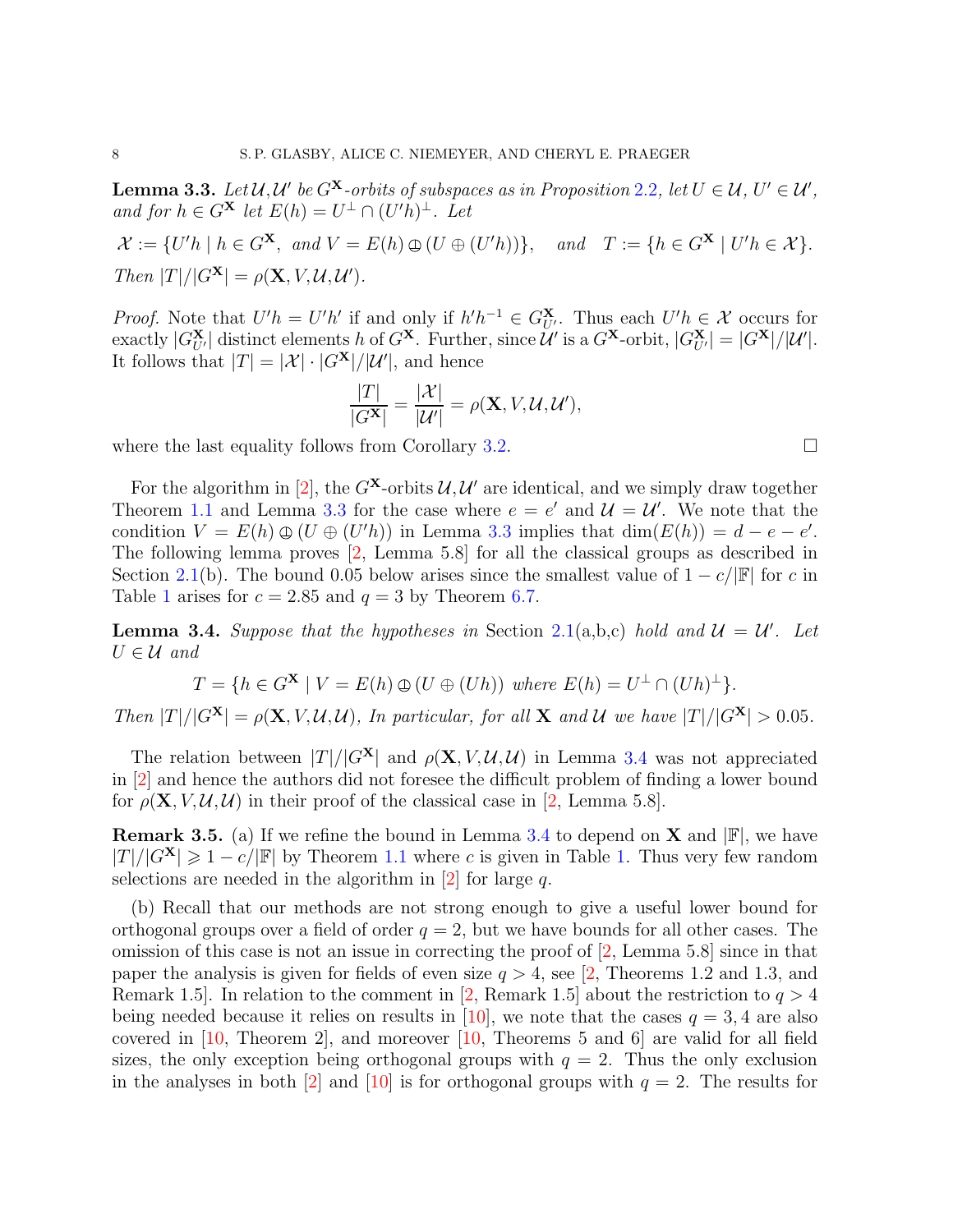very small fields given in [\[10\]](#page-22-3) were not in the preprint available to the authors of [\[2\]](#page-22-2) at the time of its publication.

<span id="page-8-0"></span>**3.2. Stingray elements.** Let  $G = G^{\mathbf{X}}$  be a group as in Section [2.1\(](#page-2-1)b). In this subsection we study elements  $q \in G$  for which the image im $(q - 1)$  is non-degenerate. For such elements g, the G-conjugacy class  $C = g^G$  corresponds to the G-orbit  $\mathcal{U} = \{im(g' - 1) \mid$  $g' \in \mathcal{C}$  of non-degenerate subspaces. Moreover, for two such G-conjugacy classes C and  $\mathcal{C}'$ , and corresponding G-orbits U and U', we establish in Lemma [3.12](#page-11-1) that the proportion of **X**-duos in  $\mathcal{U} \times \mathcal{U}'$  is equal to the proportion of certain kinds of pairs in  $\mathcal{C} \times \mathcal{C}'$  which we call stingray-duos, see Definition [3.6\(](#page-8-1)d). This connection is crucial for our algorithmic applications. We make the following definitions.

<span id="page-8-1"></span>**Definition 3.6.** Assume that the hypotheses of Section [2.1\(](#page-2-1)a,b) hold with  $G = G^{\mathbf{X}}$ , and that  $d \geqslant 2$ .

- (a) For  $g \in G$  let  $F_g := \ker(g-1)$  be the 1-eigenspace (fixed-point space) of g in V and let  $U_g := \text{im}(g-1)$ . Note that  $U_g$  and  $F_g$  are  $\langle g \rangle$ -invariant, and  $\dim(U_g) + \dim(F_g) =$  $dim(V)$ .
- (b) For a positive integer  $e \leq d$ , an element  $g \in G$  is called an *e-stingray element* if  $\dim(U_q) = e$  and g acts irreducibly on  $U_q$ .
- (c) For positive integers e, e' such that e, e' and  $e + e' \leq d$ , we say that  $(g, g') \in G \times G$  is an  $(e, e')$ -*stingray pair*, if g is an e-stingray element and g' is an e'-stingray element.
- (d) An  $(e, e')$ -stingray pair  $(g, g')$  is called an  $(e, e')$ -stingray duo, if  $e \geq e'$  and  $(U_g, U_{g'})$  is an **X**-duo as in Section  $2.1(d)$  $2.1(d)$ .

<span id="page-8-2"></span>**Lemma 3.7.** *Let*  $G = G^{\mathbf{X}}$  *as in* Section [2.1\(](#page-2-1)b) *and let*  $g \in G$  *be an e-stingray element with* Ug, F<sup>g</sup> *as in Definition* [3](#page-8-1).6*. Then*

- (a)  $0 \neq v^g v \in U_g$ , for all  $v \in V \backslash F_g$ ;
- (b) if Z is a  $\langle g \rangle$ -invariant submodule of V then either g acts trivially on Z and  $Z \leq F_q$ , *or* g acts non-trivially on Z,  $U_q \leq Z$  and the restriction  $g_{|Z}$  of g to Z is an e-stingray *element of*  $GL(Z)$ *;*
- (c)  $U_q$  *is the unique*  $\langle g \rangle$ -*invariant submodule of* V *on which* g *acts non-trivially and irreducibly.*

*Proof.* (a) Let  $v \in V \backslash F_g$ . Then there exist  $u \in U_g$  and  $f \in F_g$  such that  $v = u + f$  and  $u \neq 0$ . The result follows since  $v^g - v = u^g - u \in U_g$ , and  $v^g - v = 0$  if and only if  $v \in F_g$ .

(b) Now suppose that Z is a  $\langle g \rangle$ -invariant submodule of V. If g acts trivially on Z then clearly  $Z \leq F_q$ . Suppose g acts non-trivially on Z. Then there exists some  $v \in Z$  with  $v^g \neq v$  and so  $v^g - v \in U_g$  is nonzero. Since Z is  $\langle g \rangle$ -invariant, and  $\langle g \rangle$  is irreducible on  $U_g$ , it follows that  $U_g \leqslant Z$ . Further  $Z = U_g \oplus (F_g \cap Z)$  and  $g_{|Z}$  is an e-stingray element of  $GL(Z)$  as claimed.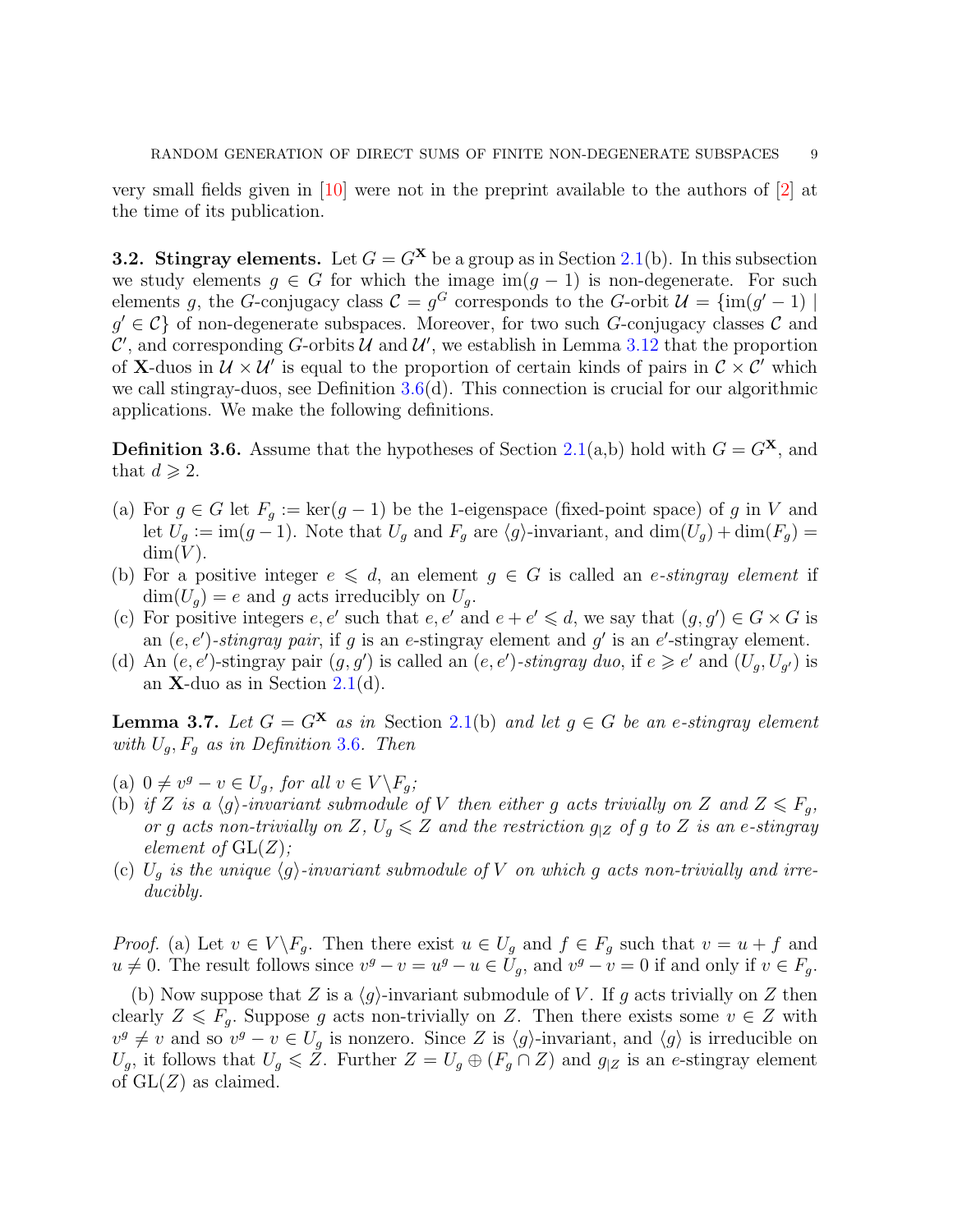(c) Let W be a  $\langle g \rangle$ -invariant submodule on which g acts irreducibly and non-trivially. Since g acts non-trivially on W it follows from part (b) that  $U_q \leqslant W$ . Then, since g acts irreducibly on W, this implies that  $U_g = W$ .

<span id="page-9-1"></span>**Lemma 3.8.** Let  $G = G^{\mathbf{X}}$  be a group as in Section [2.1\(](#page-2-1)b) of type **X** and let  $g \in G$  be an e*-stingray element with* Ug, F<sup>g</sup> *as in Definition* [3](#page-8-1).6*. Then*

(a)  $V = U_g \oplus F_g$ , and in particular,  $U_g$  and  $F_g$  are non-degenerate and  $U_g^{\perp} = F_g$ ; (b) the parity of e is as given in Table [2](#page-10-0), where if  $X = O^{\varepsilon}$ , then  $U_g$  has minus type.

*Proof.* (a) This observation dates back at least to [\[11,](#page-23-0) Corollary p. 6]. Let  $\beta: V \times V \to \mathbb{F}$ denote the non-degenerate sesquilinear form preserved by G. Then, for  $v \in V$  and  $f \in F_q$ , we have  $\beta(v, f) = \beta(v^g, f^g) = \beta(v^g, f)$ , so  $\beta(v - v^g, f) = 0$ . Hence  $U_g = V(1 - g) \leq F_g^{\perp}$ . However,  $\dim(V) = \dim(U_g) + \dim(F_g)$ , so  $\dim(U_g) = \dim(F_g^{\perp})$ . Hence  $U_g = F_g^{\perp}$  and so  $U_g^{\perp} = F_g$ . Since  $U_g \cap F_g$  is  $\langle g \rangle$ -invariant and since g acts irreducibly on  $U_g$ , it follows that  $U_g \cap F_g$  is trivial. Thus  $U_g \cap U_g^{\perp} = 0$  since  $U_g^{\perp} = F_g$ , and hence  $U_g$  is non-degenerate. Also  $F_g = U_g^{\perp}$  is non-degenerate and  $V = U_g \oplus F_g$ .

(b) By the definition of an e-stingray element, the characteristic polynomial  $c_g(t)$  of g satisfies  $c_g(t) = (t-1)^{d-e} c_h(t)$ , where  $h = g_{|_{U_g}}$  denotes the restriction of g to  $U_g$ . Moreover,  $U_g$  is an irreducible  $\langle h \rangle$ -module, so  $c_h(t)$  is a monic irreducible polynomial over F of degree e, and in particular  $c_h(0) \neq 0$ . For any polynomial  $f(t)$  over F with  $f(0) \neq 0$ , let  $f^{\text{rev}}(t) = f(0)^{-1}t^{\deg(f)}f(t^{-1})$ , the *reverse polynomial* of  $f(t)$ . Also, if  $X = U$ and  $J \in GL(V)$ , let  $J^{\phi}$  denote the matrix obtained from J by applying qth powers to each entry. Now since  $g \in G^{\mathbf{X}}$ , we have  $gJg^{\phi} = J$  or  $gJg^{\mathrm{T}} = J$ , according as  $\mathbf{X} = \mathbf{U}$ or  $X \in \{Sp, O^{\varepsilon}\}\$  respectively, where in both cases J is an (invertible) Gram matrix. Therefore  $J^{-1}gJ = g^{-\phi}$  or  $J^{-1}gJ = g^{-T}$ , and so  $c_g(t) = c_g^{\text{rev}}(t)^{\phi}$  or  $c_g(t) = c_g^{\text{rev}}(t)$ , respectively. It follows that  $c_h(t) = c_h^{\text{rev}}(t)$ <sup> $\phi$ </sup> or  $c_h(t) = c_h^{\text{rev}}(t)$ , and (since  $c_h(t)$  is a monic irreducible) that e is odd, or e is even, respectively, by  $[5, \text{Lemma } 1.3.11(b)$  and Lemma 1.3.15(c). Thus we obtain the restrictions on the parity of  $e$  in Table [2.](#page-10-0) Finally, if  $X = O^{\varepsilon}$ , then  $g_{|U_g}$  irreducible implies that the type of  $U_g$  is *minus*, see [\[1,](#page-22-6) pp. 187–188] for example.  $\Box$ 

We shall be studying  $(e, e')$ -stingray pairs in a group  $G = G^{\mathbf{X}}$  as in Section [2.1\(](#page-2-1)b). In the case where  $X = O^{\varepsilon}$ , we assume that  $e, e'$  are both even so in particular  $d - e \geq 2$ . Thus the assumptions in the following lemma will always hold.

<span id="page-9-0"></span>**Lemma 3.9** ([\[8,](#page-22-4) Lemma 4.1.1(iv,v)]). Let  $G = G^{\mathbf{X}}$  be a group as in Section [2.1\(](#page-2-1)b) of *type* **X**, and let U be a non-degenerate proper subspace of V. Moreover if  $X = O^{\epsilon}$  assume also that  $\dim(V) - \dim(U) \geq 2$ . Then the group  $G^U$  induced (via restriction) on U by the *setwise stabiliser*  $G_U$  *is the full isometry group*  $GX(U)$ *.* 

**Remark 3.10.** Lemma [3.9](#page-9-0) follows from  $[8, \text{Lemma 4.1.1}(iv, v)]$ . However in applying this result we note that the statement of [\[8,](#page-22-4) Lemma 4.1.1] involves the hidden assumption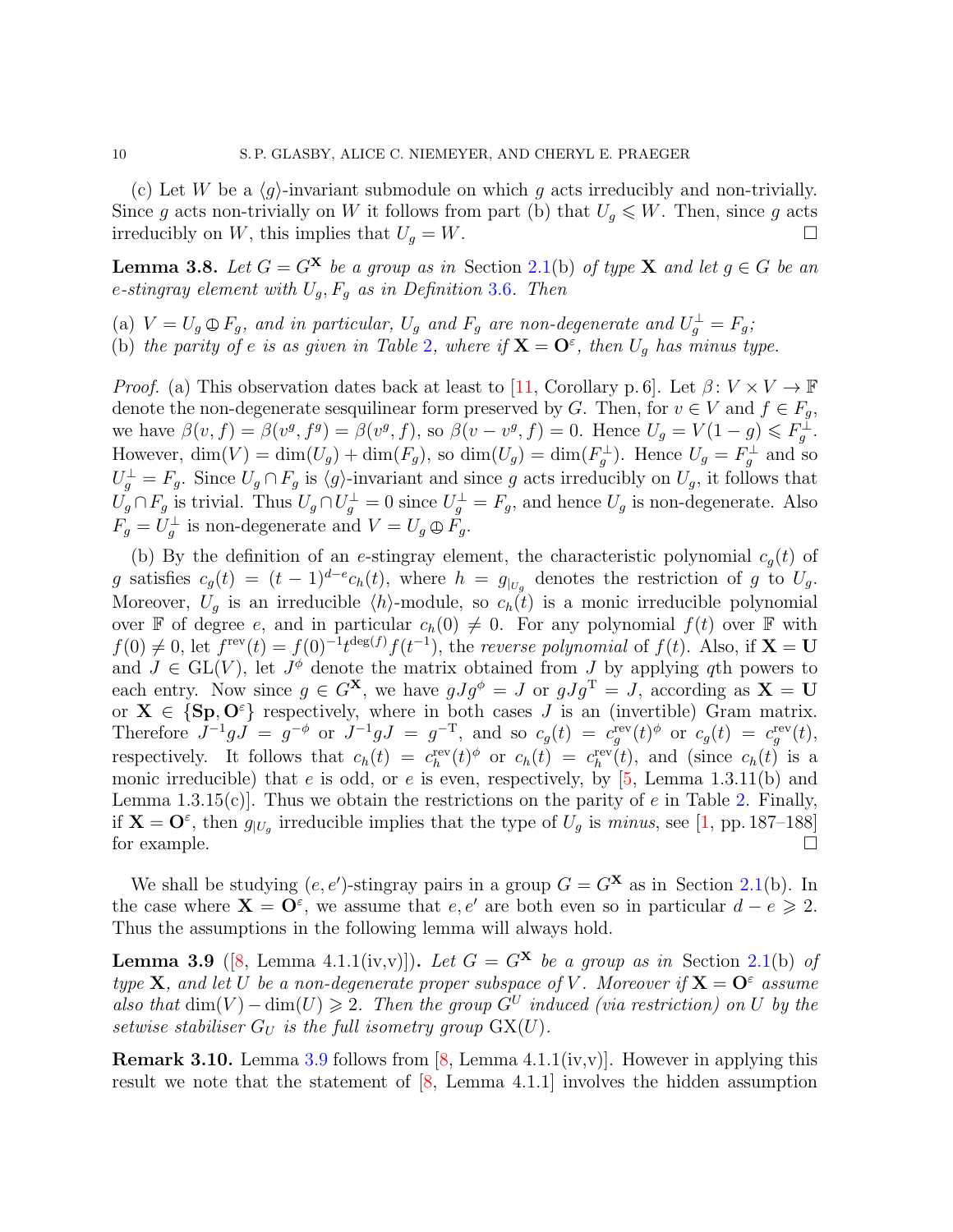| X U                                                                         | Sp | $\mathrm{O}^{\pm}$ | $\mathbf{O}^{\circ}$ |
|-----------------------------------------------------------------------------|----|--------------------|----------------------|
| $\Omega X(V)$ $SU_d(q)$ $Sp_d(q)$ $\Omega_d^{\pm}(q)$ $\Omega_d^{\circ}(q)$ |    |                    |                      |
| $\text{parity of } e \quad \text{odd} \quad \text{even} \quad \text{even}$  |    |                    | even                 |

<span id="page-10-0"></span>TABLE 2. The parity of  $e$  for different **X**.

 $\dim(U) \geq \dim(V)/2$  (see [\[8,](#page-22-4) p. 83, Definition]). Thus the conclusion that  $G^U$  induces  $GX(U)$  follows from part (iv) of [\[8,](#page-22-4) Lemma 4.1.1] if  $dim(U) \leq dim(V)/2$ , and from part (v) of [\[8,](#page-22-4) Lemma 4.1.1] if  $\dim(U) > \dim(V)/2$ , noting that, in the latter case, our assumption that  $\dim(U) \leq \dim(V) - 2$  when  $\mathbf{X} = \mathbf{O}^{\varepsilon}$  avoids the exception in [\[8,](#page-22-4) Lemma 4.1.1(v)].

**3.2.1.** *Stingray elements and subspaces.* Let  $G = G^{\mathbf{X}}$  be a group as in Section [2.1\(](#page-2-1)b), let C be a G-conjugacy class of e-stingray elements as in Definition [3.6\(](#page-8-1)b), and let  $g \in G$ . Then by Lemmas [3.7\(](#page-8-2)c) and [3.8,](#page-9-1)  $U_g = \text{im}(g - 1)$  is the unique  $\langle g \rangle$ -invariant subspace of V on which g acts non-trivially and irreducibly,  $U_g$  is non-degenerate, and dim $(U_g) = e$ with the parity of e as in Table [2.](#page-10-0) Thus  $\mathcal{U} = \{U_g \mid g \in \mathcal{C}\}\$ is a G-orbit of non-degenerate subspaces, and so  $\mathcal{U} \subseteq \begin{bmatrix} V \\ e \end{bmatrix}$  $\mathcal{L}^V_{\varepsilon}$  as described in Section [2.1\(](#page-2-1)c). Clearly G acts transitively via conjugation on  $\mathcal{C} = g^G$ , and the stabiliser of g is  $C_G(g)$ . Further,  $C_G(g)$  leaves both  $U_g$  and  $F_g = U_g^{\perp}$  invariant and so  $C_G(g) \leq G_{U_g} \leq G$ . We next relate  $|\mathcal{C}|$  and  $|\mathcal{U}|$ .

<span id="page-10-1"></span>**Lemma 3.11.** *Let*  $C, U$  *be as above, and let*  $g \in C$  *and*  $U = U_g$ *. Then* 

$$
|\mathcal{C}| = |\mathcal{U}| \cdot |G_U : C_G(g)|,
$$

*and there are precisely*  $|C|/|U|$  *elements*  $g' \in C$  *such that*  $U_{g'} = U$ .

*Proof.* It follows from  $C_G(g) \leq G_U \leq G$  that

$$
|\mathcal{C}| = |G : C_G(g)| = |G : G_U| \cdot |G_U : C_G(g)| = |\mathcal{U}| \cdot |G_U : C_G(g)|.
$$

Therefore the action of G on C preserves the partition of C into classes  $\mathcal{C}(U')$  for  $U' \in \mathcal{U}$ where  $\mathcal{C}(U') := \{g' \in \mathcal{C} \mid U_{g'} = U'\}$ , and the number of conjugates in each of these classes is  $|G_U : C_G(g)|$ .

**3.2.2.** *Stingray duos.* Suppose that the hypotheses of Section [2.1\(](#page-2-1)a,b) hold, let  $G = G^{\mathbf{X}}$ , and let  $\mathcal C$  be a G-conjugacy class of e-stingray elements and  $\mathcal C'$  a G-conjugacy class of e'-stingray elements such that  $e \geq e'$  and  $e + e' \leq d$ . Thus each  $(g, g') \in C \times C'$  is an  $(e, e')$ -stingray pair, as in Definition [3.6.](#page-8-1) As defined there, we will say that  $(g, g')$  is a *stingray duo* if  $U_g \cap U_{g'} = 0$  and  $U_g \oplus U_{g'}$  is non-degenerate. Let  $\mathcal{U} = \{U_g \mid g \in \mathcal{C}\}\$  and  $\mathcal{U}' = \{U_{g'} \mid g' \in \mathcal{C}'\}$ , so that, as noted in the previous subsection,  $\mathcal{U}$  is a G-orbit contained in  $\begin{bmatrix} V \\ e \end{bmatrix}$  $\binom{V}{e}^{\mathbf{X}}$ , and  $\mathcal{U}'$  is a G-orbit contained in  $\binom{V}{e}$  $\binom{V}{e'}^{\mathbf{X}}$ . We denote the proportion of stingray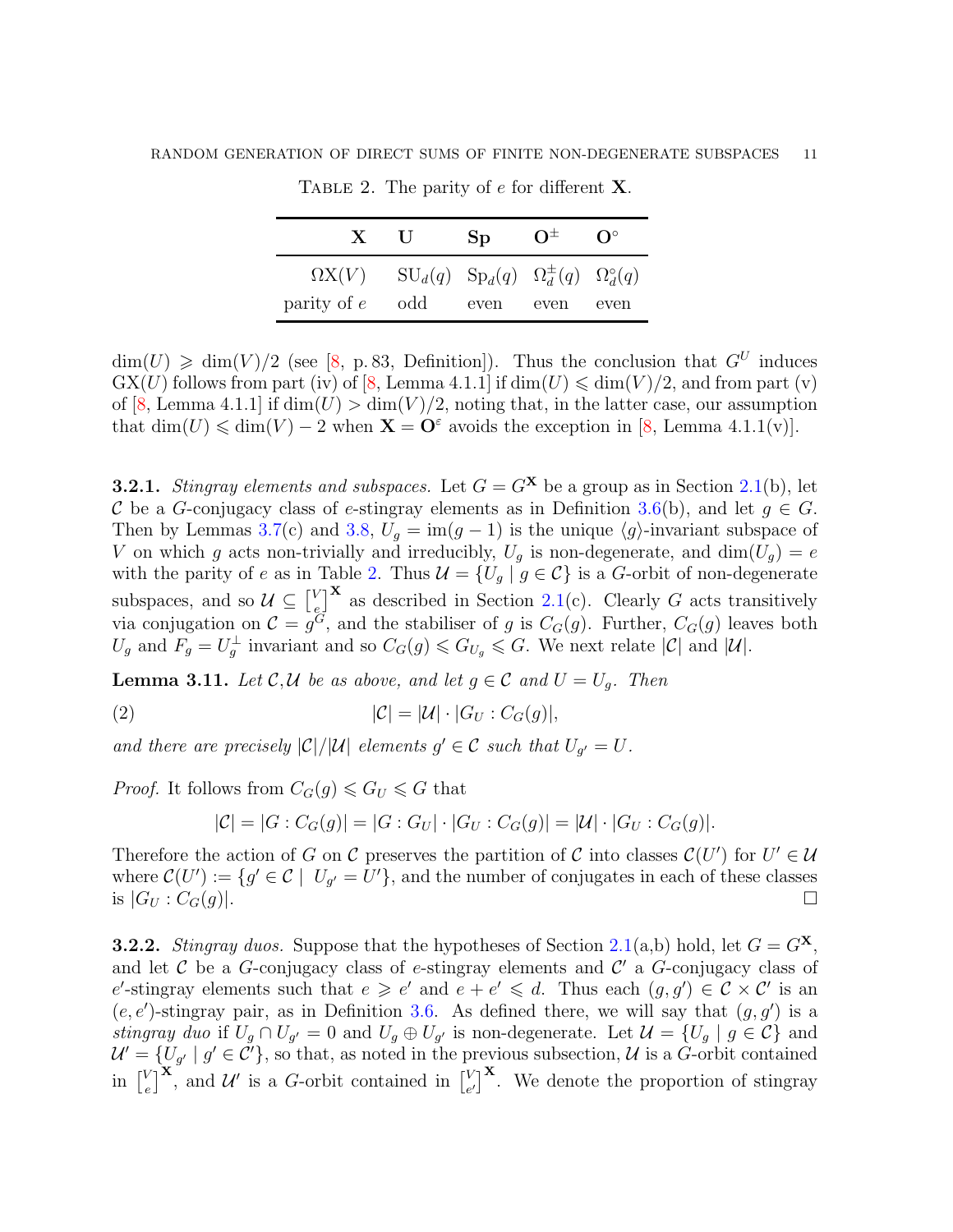duos in  $\mathcal{C} \times \mathcal{C}'$  by

(3) 
$$
\rho_{\text{duo}}^{\text{stingray}} = \frac{|\{(g, g') \in \mathcal{C} \times \mathcal{C}' \mid (e, e')\text{-stingray duo}\} |}{|\mathcal{C} \times \mathcal{C}'|}.
$$

<span id="page-11-1"></span>**Lemma 3.12.** Let  $\mathcal{C}, \mathcal{C}', \mathcal{U}, \mathcal{U}'$  be as above. Then  $\rho_{\text{duo}}^{\text{stingray}} = \rho(\mathbf{X}, V, \mathcal{U}, \mathcal{U}')$ .

*Proof.* It follows from Lemma [3.11](#page-10-1) that each  $U \in \mathcal{U}$  is equal to  $U_q$  for exactly  $|\mathcal{C}|/|\mathcal{U}|$ elements  $g \in \mathcal{C}$ . Similarly, each  $U' \in \mathcal{U}'$  is equal to  $U_{g'}$  for exactly  $|\mathcal{C}'|/|\mathcal{U}'|$  elements  $g' \in \mathcal{C}'$ . By Definition [3.6\(](#page-8-1)d), a pair  $(g, g') \in \mathcal{C} \times \mathcal{C}'$  is an  $(e, e')$ -stingray duo if and only if  $(U_g, U_{g'})$  is an **X**-duo in  $\mathcal{U} \times \mathcal{U}'$ . Hence the number of  $(e, e')$ -stingray duos in  $\mathcal{C} \times \mathcal{C}'$  is equal to  $(|\mathcal{C}|/|\mathcal{U}|) \cdot (|\mathcal{C}'|/|\mathcal{U}'|) \cdot Y$ , where Y is the number of **X**-duos in  $\mathcal{U} \times \mathcal{U}'$ . By [\(1\)](#page-3-1),  $Y = |\mathcal{U}| \cdot |\mathcal{U}'| \cdot \rho(\mathbf{X}, V, \mathcal{U}, \mathcal{U}')$ , and hence the number of  $(e, e')$ -stingray duos in  $\mathcal{C} \times \mathcal{C}'$  is  $|\mathcal{C}| \cdot |\mathcal{C}'| \cdot \rho(\mathbf{X}, V, \mathcal{U}, \mathcal{U}')$ . It follows that  $\rho_{\text{duo}}^{\text{stingray}} = \rho(\mathbf{X}, V, \mathcal{U}, \mathcal{U}')$ ).  $\qquad \qquad \Box$ 

# 4. Counting non-degenerate subspaces

<span id="page-11-0"></span>Let V be a d-dimensional classical space over a finite field  $\mathbb{F}$ . An e-dimensional subspace of V is called an e*-subspace* and the set of all of non-degenerate e-subspaces is denoted by  $\begin{bmatrix} V \\ e \end{bmatrix}$  $e^V_e$ . In the orthogonal case, V has type  $\varepsilon \in \{-,\circ,+\}$  and the set of non-degenerate esubspaces of subspace type  $\tau$  is denoted  $\begin{bmatrix} V \\ e \end{bmatrix}$  $e^V \bigg|_{\tau}^{\varepsilon}$ . For our application, e is even so  $\tau \in \{-, +\},$ subspace type equals intrinsic type, and  $d$  may be odd or even. We assume that  $q$  is odd if d is odd. Hence  $V = U \oplus U^{\perp}$  holds for  $U \in \begin{bmatrix} V \\ e \end{bmatrix}$  $\ell_{e,\tau}^{\check{V}}$ . Furthermore, if U has type  $\tau \in \{-,+\},$ then it follows from [\[8,](#page-22-4) Proposition 2.5.11(ii)] that  $U^{\perp}$  has type  $\varepsilon\tau$  (even when d is odd).

The order of a classical group can be expressed as a power of  $q$  times a rational function in q which approaches 1 as  $q \to \infty$ . Such a rational function is

<span id="page-11-5"></span>(4) 
$$
\omega(d, q) := \prod_{i=1}^{d} (1 - q^{-i})
$$
 for  $d \ge 0$  where  $\omega(0, q) = 1$ .

The orders of the isometry groups  $GU_d(q), Sp_d(q), GO_d^{\varepsilon}(q)$  given in [\[8,](#page-22-4) Table 2.1.C, p.19] are rewriten below in terms of the 'dominant power of  $q$ '. In  $(6)$  below we identify the symbols  $-, \circ, +$  with the numbers  $-1, 0, 1$ , respectively. Then

<span id="page-11-4"></span>(5) 
$$
|\mathrm{GL}_d(q)| = q^{d^2} \omega(d, q), \qquad |\mathrm{GU}_d(q)| = q^{d^2} \omega(d, -q),
$$

<span id="page-11-2"></span>(6) 
$$
|\text{Sp}_d(q)| = q^{\binom{d+1}{2}} \omega(\frac{d}{2}, q^2), \qquad |\text{GO}_d^{\varepsilon}(q)| = 2q^{\binom{d}{2}} \frac{\omega(\lfloor \frac{d}{2} \rfloor, q^2)}{1 + \varepsilon q^{-\lfloor \frac{d}{2} \rfloor}}.
$$

In the unitary case of Proposition [4.1,](#page-11-3) we assume that  $1 \leq e \leq d-1$ , and in the symplectic and orthogonal cases we assume that e is even and  $2 \leq e \leq d - 2$ .

<span id="page-11-3"></span>Proposition 4.1. *Let* V *be a non-degenerate* d*-dimensional classical space. Then*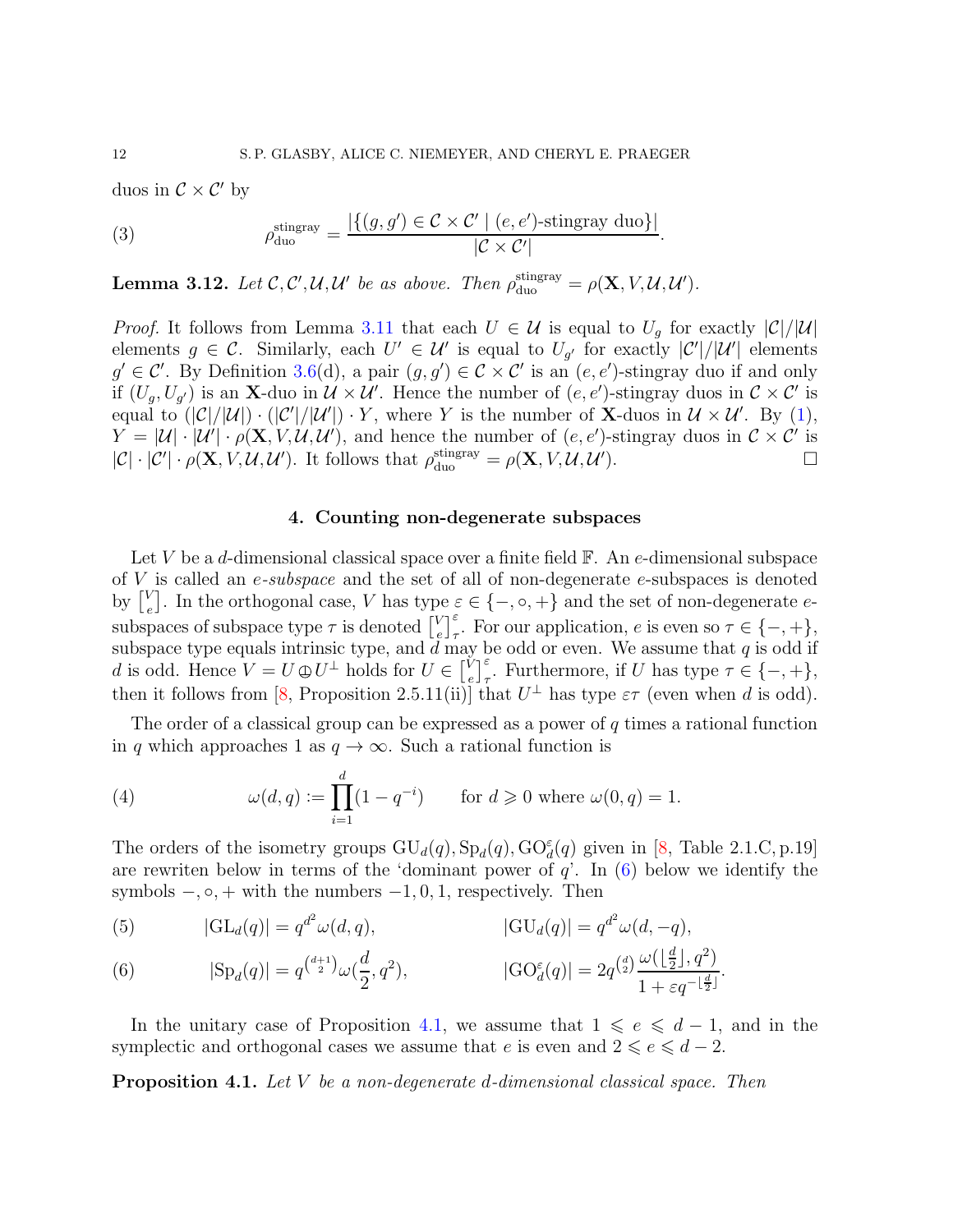(a) The number of non-degenerate e-subspaces of a unitary space  $V = (\mathbb{F}_{q^2})^d$  is

$$
\left| \begin{bmatrix} V \\ e \end{bmatrix}^{\mathbf{U}} \right| = \frac{q^{2e(d-e)}\omega(d, -q)}{\omega(e, -q)\omega(d-e, -q)}.
$$

(b) The number of non-degenerate e-subspaces of a symplectic space  $V = (\mathbb{F}_q)^d$  is

$$
\left| \begin{bmatrix} V \\ e \end{bmatrix}^{\text{Sp}} \right| = \frac{q^{e(d-e)} \omega(\frac{d}{2}, q^2)}{\omega(\frac{e}{2}, q^2) \omega(\frac{d-e}{2}, q^2)}.
$$

(c) Let  $V = (\mathbb{F}_q)^d$  be an orthogonal space of type  $\varepsilon$ . For e even, the number of non*degenerate e-subspaces of type*  $\tau \in \{-, +\}$  *is* 

$$
\left| \begin{bmatrix} V \\ e \end{bmatrix}_\tau^{\varepsilon} \right| = \frac{q^{e(d-e)}(1 + \tau q^{-\frac{e}{2}})(1 + \varepsilon \tau q^{-\lfloor \frac{d}{2} \rfloor + \frac{e}{2}})}{2(1 + \varepsilon q^{-\lfloor \frac{d}{2} \rfloor})} \cdot \frac{\omega(\lfloor \frac{d}{2} \rfloor, q^2)}{\omega(\frac{e}{2}, q^2)\omega(\lfloor \frac{d}{2} \rfloor - \frac{e}{2}, q^2)}.
$$

*Proof.* The stabiliser of a non-degenerate subspace U of V equals the stabiliser of the decomposition  $V = U \oplus U^{\perp}$  by [\[8,](#page-22-4) Lemma 2.1.5(v)], and the shape of these stabilisers is given in  $[8, \text{Table 4.1.A}]$ . We use the formulas  $(5)$  and  $(6)$ .

(a) It follows from Witt's Theorem, the orbit-stabiliser lemma and [\(5\)](#page-11-4), that the number of non-degenerate  $e$ -subspaces of  $V$  is

$$
\frac{|\mathrm{GU}_{d}(q)|}{|\mathrm{GU}_{e}(q)||\mathrm{GU}_{d-e}(q)|} = \frac{q^{d^{2}}\omega(d,-q)}{q^{e^{2}}\omega(e,-q)q^{(d-e)^{2}}\omega(d-e,-q)} = \frac{q^{2e(d-e)}\omega(d,-q)}{\omega(e,-q)\omega(d-e,-q)}.
$$

(b) This proof is similar to part (a).

(c) Suppose that U is a non-degenerate e-subspace of V of type  $\tau$ . By the preamble to this proposition,  $V = U \oplus U^{\perp}$  and  $U^{\perp}$  has type  $\varepsilon\tau$ . Hence the stabiliser of U in  $\mathrm{GO}_{d}^{\varepsilon}(q)$  is  $\mathrm{GO}_e^{\tau}(q)\times \mathrm{GO}_{d-e}^{\varepsilon\tau}(q)$  by Witt's Theorem. It follows from the orbit-stabiliser lemma and [\(6\)](#page-11-2)  $\text{that}$  $\begin{bmatrix} V \\ 0 \end{bmatrix}$  $\begin{bmatrix} V \\ e \end{bmatrix}$   $\begin{bmatrix} \varepsilon \\ \tau \end{bmatrix}$    equals

$$
\frac{|\mathrm{GO}_d^{\varepsilon}(q)|}{|\mathrm{GO}_e^{\tau}(q)\times \mathrm{GO}_{d-e}^{\varepsilon\tau}(q)|}=\frac{q^{\binom{d}{2}-\binom{e}{2}-\binom{d-e}{2}}(1+\tau q^{-\frac{e}{2}})(1+\varepsilon\tau q^{-\lfloor\frac{d}{2}\rfloor+\frac{e}{2}})}{2(1+\varepsilon q^{-\lfloor\frac{d}{2}\rfloor})}\cdot\frac{\omega(\lfloor\frac{d}{2}\rfloor,q^2)}{\omega(\frac{e}{2},q^2)\omega(\lfloor\frac{d}{2}\rfloor-\frac{e}{2},q^2)}.
$$

<span id="page-12-0"></span>However,  $\binom{d}{2}$  $\binom{d}{2} - \binom{e}{2}$  ${e \choose 2} - {d-e \choose 2}$  $\binom{-e}{2} = e(d-e)$  and the result follows.

# 5. Bounding rational functions in  $q$

This section derives bounds that are used to estimate functions in our main theorems. The following infinite products provide useful limiting bounds:

$$
\omega(\infty, q) = \prod_{i=1}^{\infty} (1 - q^{-i}) \quad \text{and} \quad \omega(\infty, -q) = \prod_{j=1}^{\infty} (1 - (-q)^{-j}) = \prod_{i=1}^{\infty} (1 + q^{-(2i-1)})(1 - q^{-2i}).
$$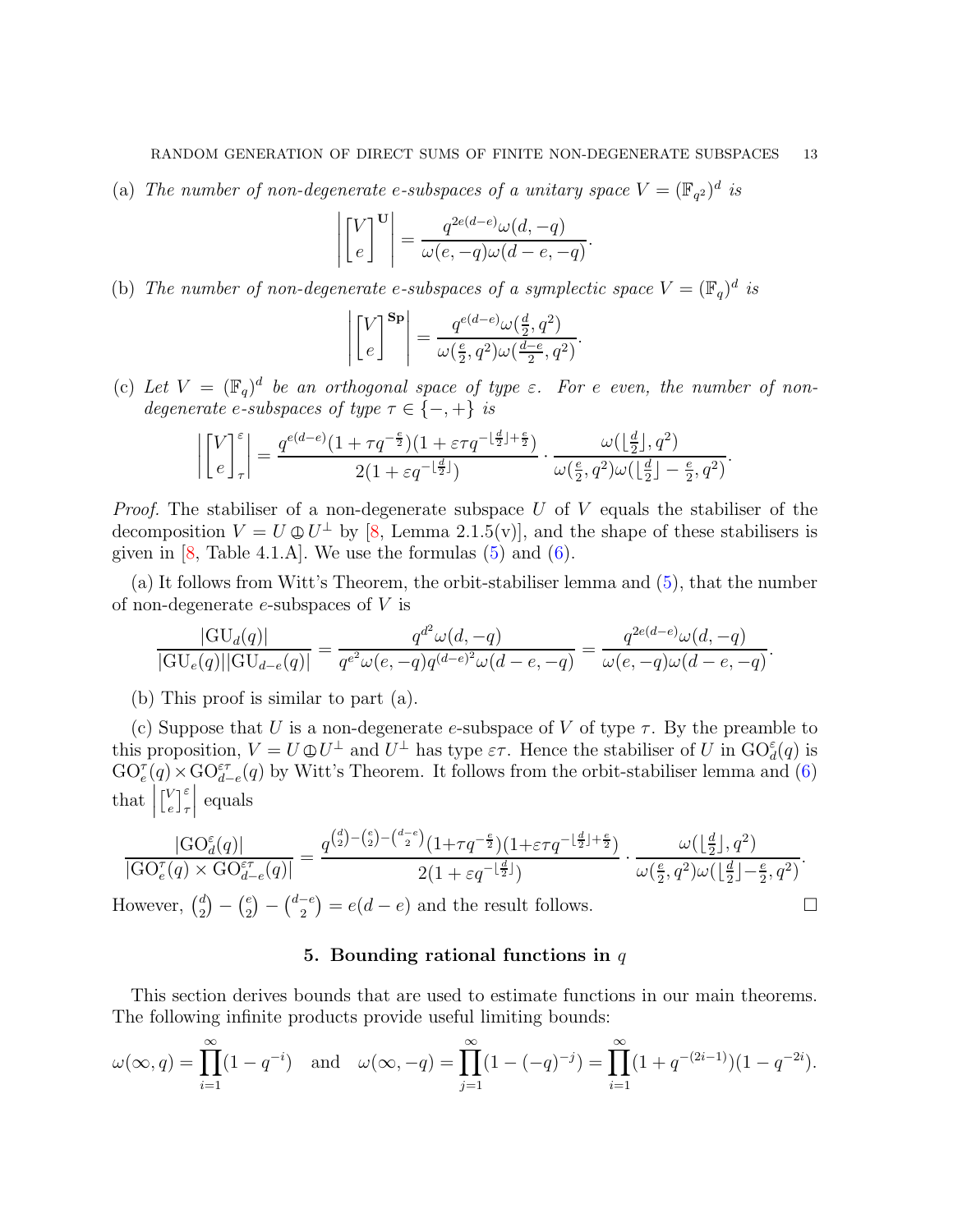<span id="page-13-1"></span>**Lemma 5.1.** *Suppose*  $q > 1$ *. Using the notation* [\(4\)](#page-11-5) *we have:* 

$$
1 - q^{-1} - q^{-2} + q^{-5} < \omega(\infty, q) < \cdots < \omega(2, q) < \omega(1, q) < \omega(0, q) = 1 \quad \text{and},
$$
\n
$$
1 = \omega(0, -q) < \omega(2, -q) < \cdots < \omega(\infty, -q) < \cdots < \omega(3, -q) < \omega(1, -q) = 1 + q^{-1}.
$$

*Moreover,*

$$
\lim_{n \to \infty} \omega(n, q) = \omega(\infty, q) \quad \text{and} \quad \lim_{m \to \infty} \omega(2m, -q) = \lim_{m \to \infty} \omega(2m + 1, -q) = \omega(\infty, -q).
$$

*Proof.* For bounds such as  $1 - q^{-1} - q^{-2} < \omega(\infty, q)$  or  $1 - q^{-1} - q^{-2} + q^{-5} < \omega(\infty, q)$ , see [\[9,](#page-22-7) Lemma 3.5]. Since  $\omega(n,q) = \omega(n-1,q)(1-q^{-n}) < \omega(n-1,q)$ , the first inequalities follow. Clearly  $\omega(n,q) \to \omega(\infty,q)$  as  $n \to \infty$ . The second inequalities use

<span id="page-13-2"></span>(7) 
$$
(1 - q^{-2i})(1 + q^{-(2i+1)}) < 1 < (1 + q^{-(2i-1)})(1 - q^{-2i}).
$$

Not only does this imply that the infinite product  $\omega(\infty, -q)$  converges to a positive limit for all  $q > 1$ , it shows that  $\lim_{m\to\infty} \omega(2m, -q) = \lim_{m\to\infty} \omega(2m + 1, -q) = \omega(\infty, -q)$ .  $\Box$ 

By virtue of the symmetry  $\binom{n}{n-1}$  $\binom{n}{n-k}_q \leq \binom{n}{k}$  ${k \choose k}_q$ , we assume in the following lemma that  $k \leqslant \lfloor \frac{n}{2} \rfloor$  $\frac{n}{2}$ . Similarly, since  $\binom{n}{n-1}$  $\binom{n}{n-k}_q = \binom{n}{k}$  $\binom{n}{k}_q$  we assume  $k \leq \lfloor \frac{n}{2} \rfloor$  $\frac{n}{2}$  whether k is even or odd.

<span id="page-13-3"></span>**Lemma 5.2.** *Suppose*  $q > 1$  *and*  $k \in \{0, 1, ..., n\}$ *. Using* [\(4\)](#page-11-5)*, we define* 

(8) 
$$
\binom{n}{k}_q := \frac{\omega(n,q)}{\omega(k,q)\omega(n-k,q)}
$$
 and,  $\binom{n}{k}_{-q} := \frac{\omega(n,-q)}{\omega(k,-q)\omega(n-k,-q)}$ .

*Then*

$$
1 = \binom{n}{0}_q < \binom{n}{1}_q < \binom{n}{2}_q < \binom{n}{3}_q < \dots < \binom{n}{\lfloor \frac{n}{2} \rfloor}_q < \frac{1}{\omega(\infty, q)} < \frac{1}{1 - q^{-1} - q^{-2}}.
$$
\nHere, if  $i := \lfloor \frac{1}{n} \rfloor = \frac{1}{2}$  and  $i := \lfloor \frac{1}{n} \rfloor$ , then  $2i + 1 < \lfloor \frac{n}{2} \rfloor = 2i < \lfloor \frac{n}{2} \rfloor$  and

Further, if 
$$
i := \lfloor \frac{1}{2} \lfloor \frac{n}{2} \rfloor - \frac{1}{2} \rfloor
$$
 and  $j := \lfloor \frac{1}{2} \lfloor \frac{n}{2} \rfloor \rfloor$ , then  $2i + 1 \le \lfloor \frac{n}{2} \rfloor$ ,  $2j \le \lfloor \frac{n}{2} \rfloor$  and  
\n
$$
\frac{1 - (-q)^{-n}}{1 + q^{-1}} = {n \choose 1}_{-q} < {n \choose 3}_{-q} < \cdots < {n \choose 2i + 1}_{-q} < \frac{1}{\omega(\infty, -q)}
$$
\nand 
$$
\frac{1}{\omega(\infty, -q)} < {n \choose 2j}_{-q} < \cdots < {n \choose 2}_{-q} < {n \choose 0}_{-q} = 1.
$$

*Proof.* Suppose that  $1 \leqslant k \leqslant \lfloor \frac{n}{2} \rfloor$  $\frac{n}{2}$ . Cancelling  $\omega(n-k, q)$  and  $\omega(n-k, -q)$  gives

<span id="page-13-0"></span>(9) 
$$
{n \choose k}_q = \frac{\prod_{i=1}^k (1 - q^{-(n-k+i)})}{\omega(k,q)} \text{ and } {n \choose k}_{-q} = \frac{\prod_{i=1}^k (1 - (-q)^{-(n-k+i)})}{\omega(k,-q)}
$$

The inequality  $\binom{n}{k}$  $\binom{n}{k-1}_q < \binom{n}{k}$  $\binom{n}{k}_q$  holds as  $\omega(k-1,q) > 0$  and  $1 - q^{-k} < 1 - q^{-(n-k+1)}$ . It follows from [\(9\)](#page-13-0) and Lemma [5.1](#page-13-1) that  $\binom{n}{n}$  $\left\lfloor \frac{n}{2} \right\rfloor \right\rfloor$   $< \frac{1}{\omega(\infty)}$  $\frac{1}{\omega(\infty,q)}$ . Hence the first chain of inequalities is true. Similar reasoning using  $\omega(k - 2, -q) > 0$  and [\(7\)](#page-13-2) establishes the remaining

.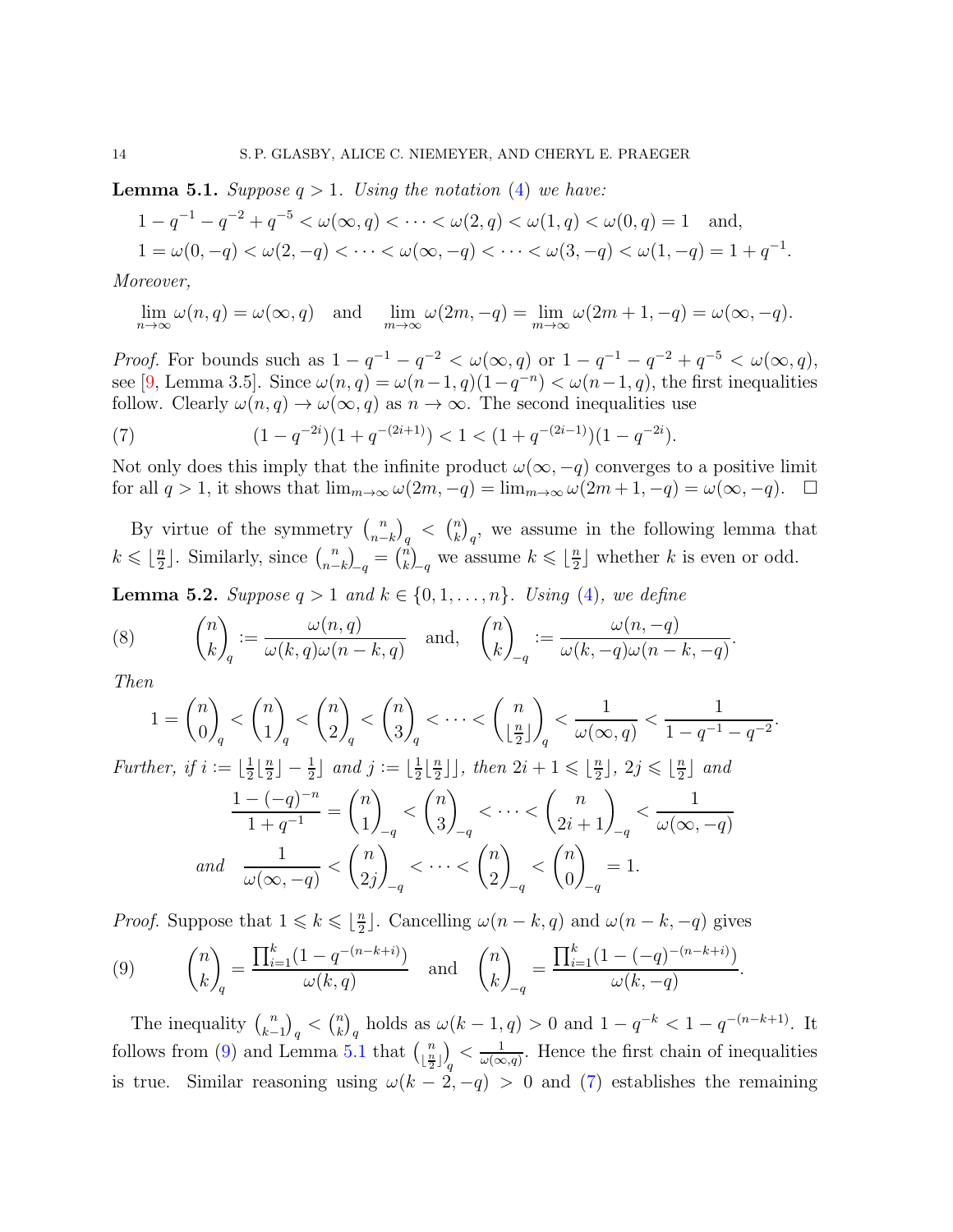inequalities with the exception of  $\binom{n}{2i+1}_{-q} < \frac{1}{\omega(\infty, -q)} < \binom{n}{2i}$  $\binom{n}{2j}_q$ . This follows from [\(9\)](#page-13-0), the definitions of i and j in terms of n, and  $\lim_{n\to\infty} {n \choose 2i+1}_q = \lim_{n\to\infty} {n \choose 2i}$  $\binom{n}{2j}_q = \frac{1}{\omega(\infty)}$  $\omega(\infty,-q)$  $\Box$ 

The bounds in Lemmas  $5.1$  and  $5.2$  have largest error for small q. For example,  $\omega(\infty, 2) = 0.288 \cdots$ ,  $\omega(\infty, -2) = 1.210 \cdots$ ,  $\omega(\infty, 3) = 0.560 \cdots$ ,  $\omega(\infty, -3) = 1.217 \cdots$ .

<span id="page-14-0"></span>In Lemmas [5.3](#page-14-0) and [5.4,](#page-14-1) the functions  $\exp(x)$ ,  $\log(x)$  have the natural base  $e = 2.718 \cdots$ . **Lemma 5.3.** Suppose  $n \ge 0$ ,  $q > 1$  and  $\omega_{-}(n,q) = \prod_{i=1}^{n} (1 + q^{-i})$ . Then

$$
\frac{1 - q^{-(n+1)}}{1 - q^{-1}} \le \omega_-(n, q) \le \exp\left(\frac{q^{-1}(1 - q^{-n})}{1 - q^{-1}}\right) \quad \text{and} \quad 1 - q^{-1} \le \omega_-(n, -q) \le 1.
$$

*Proof.* The inequalities follow from  $1 + \sum_{i=1}^{n} a_i \leq \prod_{i=1}^{n} (1 + a_i) \leq \exp(\sum_{i=1}^{n} a_i)$ , where each  $a_i$  is positive, and  $(1 - q^{-(2i-1)})(1 + q^{-2i}) < 1 < (1 + q^{-2i})(1 - q^{-(2i+1)})$ .

<span id="page-14-1"></span>**Lemma 5.4.** *Suppose*  $a, b \in \mathbb{Z}$  *and*  $q \in \mathbb{R}$  *where*  $1 \leq a \leq b$  *and*  $q > 1$ *. Then* 

(a) 
$$
1 - \frac{q^{-a}}{\log(q)} < 1 - \frac{q^{-a} - q^{-b}}{\log(q)} \le \frac{\omega(b, q)}{\omega(a, q)} \le 1
$$
, and  
\n(b)  $1 - q^{-2} \le 1 - q^{-a-1} \le \frac{\omega(b, -q)}{\omega(a, -q)} \le 1 + q^{-a-1} \le 1 + q^{-2}$ .

*Proof.* (a) The upper bound of 1 is immediate, and the other bounds follows from

$$
\frac{\omega(b,q)}{\omega(a,q)} = \prod_{i=a+1}^{b} (1 - q^{-i}) \geq 1 - \sum_{i=a+1}^{b} q^{-i} \geq 1 - \int_{a}^{b} q^{-x} dx = 1 - \frac{q^{-a} - q^{-b}}{\log(q)} > 1 - \frac{q^{-a}}{\log(q)}.
$$

(b) Define  $\zeta_n := (1 - (-q)^{-(n-1)})(1 - (-q)^{-n})$ . First consider the upper bounds. We use the fact that  $\zeta_n < 1$  for n odd by [\[7,](#page-22-0) Lemma 4.2(a)]. Write

$$
\frac{\omega(b,-q)}{\omega(a,-q)} = \prod_{i=a+1}^{b} (1 - (-q)^{-i}) = A \cdot \left(\prod \zeta_n\right) \cdot B,
$$

where the product ranges over all odd n with  $a + 2 \leq n \leq b$ , and  $A = 1$  if a is odd and  $A = 1 + q^{-a-1}$  if a is even, and  $B = 1$  if b is odd and  $B = 1 - q^{-b}$  if b is even. As  $\zeta_n < 1$ for *n* odd, we have  $A \cdot (\prod \zeta_n) \cdot B \leqslant A \cdot B \leqslant A \leqslant 1 + q^{-a-1} \leqslant 1 + q^{-2}$ .

For the the lower bounds we use the fact that  $\zeta_n > 1$  for n even by [\[7,](#page-22-0) Lemma 4.2(a)]:

$$
\frac{\omega(b,-q)}{\omega(a,-q)} = \prod_{i=a+1}^{b} (1 - (-q)^{-i}) = A \cdot \left(\prod \zeta_n\right) \cdot B,
$$

where the product ranges over all even n with  $a + 2 \leq n \leq b$  and  $A = 1$  if a is even and  $A = 1 - q^{-a-1}$  if a is odd and  $B = 1$  if b is even and  $B = 1 + q^{-b}$  if b is odd. As  $\zeta_n > 1$ for *n* even, we have  $A \cdot (\prod \zeta_n) \cdot B \geqslant A \cdot B \geqslant A \geqslant 1 - q^{-a-1} \geqslant 1 - q^{-2}$ .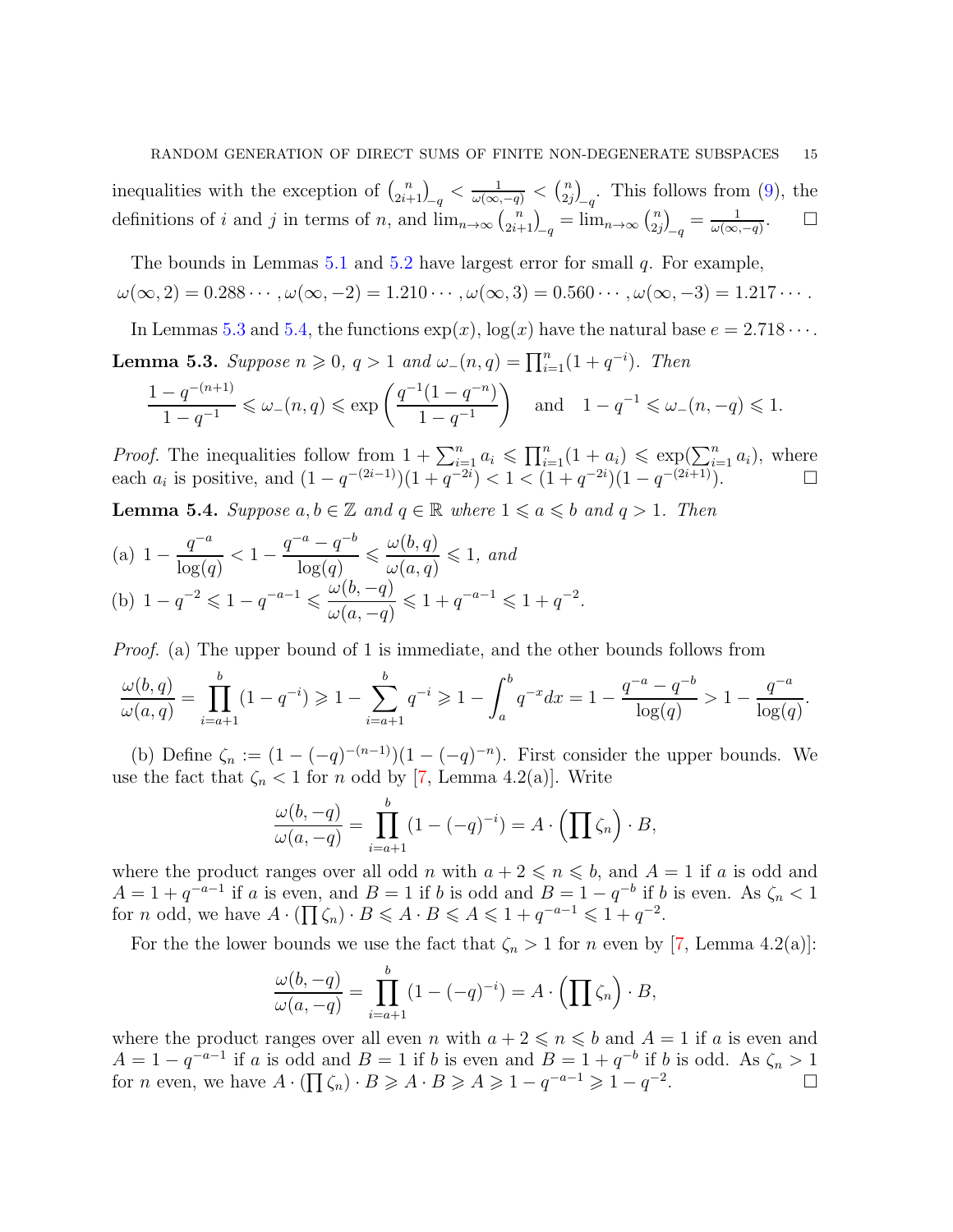<span id="page-15-2"></span>**Lemma 5.5.** Let m, a, b be positive integers with  $m > a + b$ . Then

$$
\frac{\omega(m-a,q)\omega(m-b,q)}{\omega(m-a-b,q)\omega(m,q)} > 1 - \frac{1}{q \log(q)}.
$$

*Proof.* Suppose first that  $m = a + b + 1$ . It follows from Lemma [5.1](#page-13-1) that

$$
\frac{\omega(m-a,q)\omega(m-b,q)}{\omega(m-a-b,q)\omega(m,q)} = \frac{\omega(b+1,q)\omega(a+1,q)}{\omega(1,q)\omega(a+b+1,q)} \n\ge \frac{\omega(b+1,q)}{\omega(1,q)} > \frac{\omega(\infty,q)}{\omega(1,q)} > \frac{1-q^{-1}-q^{-2}+q^{-5}}{1-q^{-1}}
$$

Moreover,  $\frac{1-q^{-1}-q^{-2}+q^{-5}}{1-q^{-1}} \geq 1-\frac{1}{q \log q}$  $\frac{1}{q \log(q)}$  since  $q - 1 \geq \log(q)$ , so the lower bound holds.

Finally, if  $m > a + b + 1$  then, using Lemma [5.4\(](#page-14-1)a), we obtain

$$
\frac{\omega(m-a,q)}{\omega(m-a-b,q)} \geq 1 - \frac{1}{q^{m-a-b}\log(q)} \geq 1 - \frac{1}{q^2\log(q)}.
$$

Moreover, again by Lemma [5.4\(](#page-14-1)a) we obtain  $\frac{\omega(m-b,q)}{\omega(m,q)} \geq 1$  and thus

$$
\frac{\omega(m-a,q)\omega(m-b,q)}{\omega(m-a-b,q)\omega(m,q)} \geq 1 - \frac{1}{q^2 \log(q)} > 1 - \frac{1}{q \log(q)}.\tag{}
$$

.

# 6. Transitioning from  $V$  to  $W$  and proving the bounds

<span id="page-15-1"></span>The goal of this section is to reduce from V to the  $(e + e')$ -dimensional subspace W in Proposition [2.2,](#page-4-0) so we can apply [\[7,](#page-22-0) Theorem 1.1]. In Subsections [6.1,](#page-16-0) [6.2](#page-17-0) and [6.3](#page-18-2) we shall find lower bounds for the ratios

$$
\frac{|\begin{bmatrix}V \\ e+e'\end{bmatrix}^{\mathbf{Sp}}|\cdot|\begin{bmatrix}W \\ e\end{bmatrix}^{\mathbf{Sp}}|\cdot|\begin{bmatrix}W \\ e'\end{bmatrix}^{\mathbf{Sp}}|}{|\begin{bmatrix}V \\ e\end{bmatrix}^{\mathbf{Sp}}|\cdot|\begin{bmatrix}W \\ e'\end{bmatrix}^{\mathbf{Sp}}|},\quad \frac{|\begin{bmatrix}V \\ e+e'\end{bmatrix}^{\mathbf{U}}|\cdot|\begin{bmatrix}W \\ e\end{bmatrix}^{\mathbf{U}}|\cdot|\begin{bmatrix}W \\ e'\end{bmatrix}^{\mathbf{U}}|}{|\begin{bmatrix}V \\ e\end{bmatrix}^{\mathbf{U}}|\cdot|\begin{bmatrix}V \\ e'\end{bmatrix}^{\mathbf{U}}|},\quad \frac{|\begin{bmatrix}V \\ e+e'\end{bmatrix}^{\varepsilon}_{\tau}|\cdot|\begin{bmatrix}W \\ e\end{bmatrix}^{\tau}_{\tau}|\cdot|\begin{bmatrix}W \\ e'\end{bmatrix}^{\tau}_{\sigma'}|}{|\begin{bmatrix}V \\ e'\end{bmatrix}^{\varepsilon}_{\sigma'}|\cdot|\begin{bmatrix}V \\ e'\end{bmatrix}^{\varepsilon}_{\sigma'}|}.
$$

This allows us to apply Proposition  $2.2(a)$  $2.2(a)$  in the symplectic and unitary cases and Proposition  $2.2(b)$  $2.2(b)$  in the orthogonal case.

We paraphrase [\[7,](#page-22-0) Theorem 1.1] in Theorems [6.1](#page-15-0) and [6.7](#page-18-1) in a form that is useful for us.

<span id="page-15-0"></span>**Theorem 6.1** ( $[7,$  Theorem 1.1]). Let  $e, e'$  be positive integers with both even in part  $(a)$ .

- (a) Let  $V = (\mathbb{F}_q)^{e+e'}$  be a non-degenerate symplectic space. Then the proportion of pairs (U, U′ ) *of non-degenerate subspaces of dimensions* e *and* e ′ *respectively that satisfy*  $U \cap U' = 0$ , and hence  $V = U \oplus U'$ , is at least  $1 - \frac{5}{3}$  $\frac{5}{3q} > 0$  *for all*  $q \geqslant 2$ *.*
- (b) Let  $V = (\mathbb{F}_{q^2})^{e+e'}$  be a non-degenerate unitary space. If  $(e, e', q) \neq (1, 1, 2)$ , then *the proportion of pairs* (U, U′ ) *of non-degenerate subspaces of dimensions* e *and* e ′ *respectively that satisfy*  $U \cap U' = 0$ *, and hence*  $V = U \oplus U'$ *, is at least*  $1 - \frac{9}{5a}$  $\frac{9}{5q^2} > 0.$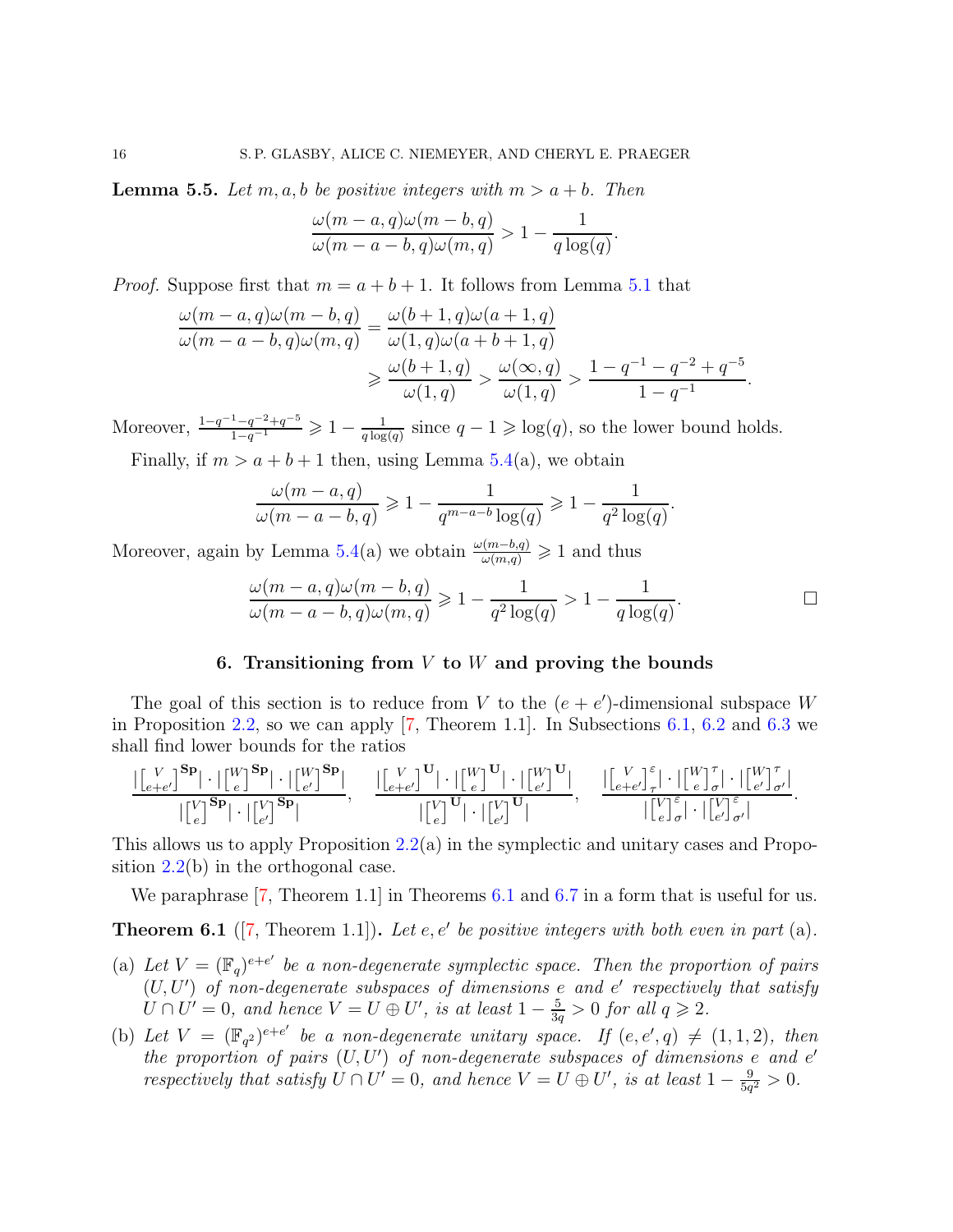#### <span id="page-16-0"></span>6.1. The symplectic case. In this subsection we establish the following lower bound.

<span id="page-16-1"></span>**Theorem 6.2.** Let d, e, e' be positive even integers where  $d \geq e + e'$ . Let  $V = (\mathbb{F}_q)^d$  be a *non-degenerate symplectic d-space over*  $\mathbb{F}_q$ *. Set*  $\mathcal{U} = \begin{bmatrix} V & 0 \\ 0 & 0 \end{bmatrix}$  $\left[ \begin{smallmatrix} V \ e \end{smallmatrix} \right]$  and  $\mathcal{U}' = \left[ \begin{smallmatrix} V \ e \end{smallmatrix} \right]$  $_{e'}^V$ . *Then* 

$$
\rho(\mathbf{Sp}, V, \mathcal{U}, \mathcal{U}') > \left(1 - \frac{1}{2q^2 \log(q)}\right) \left(1 - \frac{5}{3q}\right) > 1 - \frac{7}{4q} \qquad \text{for all } q \geqslant 2.
$$

<span id="page-16-2"></span>**Lemma 6.3.** Suppose that  $V = (\mathbb{F}_q)^d$  is a non-degenerate symplectic space, and W is a *non-degenerate*  $(e + e')$ -dimensional subspace. Then  $d, e, e'$  are even,  $d \geq e + e'$  and

$$
\frac{|\begin{bmatrix} V \\ e+e' \end{bmatrix}^{\mathbf{Sp}}| \cdot |\begin{bmatrix} W \\ e \end{bmatrix}^{\mathbf{Sp}}| \cdot |\begin{bmatrix} W \\ e' \end{bmatrix}^{\mathbf{Sp}}|}{|\begin{bmatrix} V \\ e \end{bmatrix}^{\mathbf{Sp}}| \cdot |\begin{bmatrix} V \\ e' \end{bmatrix}^{\mathbf{Sp}}|} > 1 - \frac{1}{2q^2 \log(q)}.
$$

*Proof.* For the duration of this proof and, for e even, we abbreviate  $\omega(e/2, q^2)$  by  $\omega(e)$ . Repeated use of Proposition [4.1\(](#page-11-3)b) and extensive cancellation shows

$$
\frac{\left|\begin{bmatrix}V\\e+e'\end{bmatrix}\right|\cdot\left|\begin{bmatrix}W\\e'\end{bmatrix}\right|\cdot\left|\begin{bmatrix}W\\e'\end{bmatrix}\right|}{\left|\begin{bmatrix}V\\e'\end{bmatrix}\right|\cdot\left|\begin{bmatrix}W\\e'\end{bmatrix}\right|}=\frac{q^{(e+e')(d-e-e')}\omega(d)}{\omega(e+e')\omega(d-e-e')} \cdot \frac{q^{2ee'}\omega(e+e')^2}{\omega(e)^2\omega(e')^2} \cdot \frac{\omega(e)\omega(d-e)}{q^{(d-e)e}\omega(d)} \cdot \frac{\omega(e')\omega(d-e')}{q^{(d-e')e'}\omega(d)} \\
=\frac{\omega(d)}{\omega(e+e')\omega(d-e-e')} \cdot \frac{\omega(e+e')^2}{\omega(e)^2\omega(e')^2} \cdot \frac{\omega(e)\omega(d-e)}{\omega(d)} \cdot \frac{\omega(e')\omega(d-e')}{\omega(d)} \\
=\frac{\omega(e+e')}{\omega(e)\omega(e')} \cdot \frac{\omega(d-e)\omega(d-e')}{\omega(d-e-e')\omega(d)}.
$$

If  $d = e + e'$ , then this ratio is 1 and the bound holds trivially. Suppose that  $d > e + e'$ . Then  $\frac{\omega(e+e')}{\omega(e)\omega(e')}$  $\frac{\omega(e+e')}{\omega(e)\omega(e')} \geq 1$  by Lemma [5.2,](#page-13-3) and applying Lemma [5.5](#page-15-2) with q replaced by  $q^2$  gives

$$
\frac{\omega(d-e)\omega(d-e')}{\omega(d-e-e')\omega(d)} = \frac{\omega((d-e)/2, q^2)\omega((d-e')/2, q^2)}{\omega((d-e-e')/2, q^2)\omega(d/2, q^2)} > 1 - \frac{1}{2q^2\log(q)}.\n\Box
$$

*Proof of Theorem* [6](#page-16-1).2. Let W be a non-degenerate  $(e + e')$ -subspace of V. Set  $\mathcal{W} := \begin{bmatrix} W \\ e \end{bmatrix}$  $_{e}^{\mathcal{N}}\big]$ and  $\mathcal{W}' \coloneqq \begin{bmatrix} W \\ e' \end{bmatrix}$  $_{e'}^W$ . It follows from Proposition [2.2\(](#page-4-0)a) that

$$
\rho := \rho(\mathbf{Sp}, V, \mathcal{U}, \mathcal{U}') = \frac{\left| \begin{bmatrix} V \\ e+e' \end{bmatrix}^{\mathbf{Sp}} \right| \cdot \left| \begin{bmatrix} W \\ e \end{bmatrix}^{\mathbf{Sp}} \right| \cdot \left| \begin{bmatrix} W \\ e' \end{bmatrix}^{\mathbf{Sp}} \right|}{\left| \begin{bmatrix} V \\ e \end{bmatrix}^{\mathbf{Sp}} \right| \cdot \left| \begin{bmatrix} V \\ e' \end{bmatrix}^{\mathbf{Sp}} \right|} \cdot \rho(\mathbf{Sp}, W, \mathcal{W}, \mathcal{W}').
$$

However,  $\rho(\mathbf{Sp}, W, \mathcal{W}, \mathcal{W}') \geqslant 1 - \frac{5}{36}$  $\frac{5}{3q}$  by Theorem [6.1\(](#page-15-0)a). Therefore Lemma [6.3](#page-16-2) implies that  $\rho > \left(1 - \frac{1}{2a^2 \log n}\right)$  $\frac{1}{2q^2\log(q)}\Big)\Big(1-\frac{5}{3q}$  $\frac{5}{3q}$ . This proves the first inequality. For the second inequality, we write  $\alpha = \frac{5}{3}$  $\frac{5}{3}$  and  $\beta = \frac{1}{2q \log q}$  $\frac{1}{2q \log(q)}$  and aim to show that  $\left(1 - \frac{\alpha}{q}\right)$  $\frac{\alpha}{q}$ ) $(1-\frac{\beta}{q}$  $\frac{\beta}{q}) \geqslant 1 - \frac{7}{4q}$  $\frac{7}{4q}$ . This is equivalent to  $\frac{7}{4} > \alpha + \beta - \frac{\alpha\beta}{q} = \frac{5}{3} + \frac{1}{2q \log(q)} - \frac{5}{6q^2 \log(q)}$  $\frac{5}{6q^2 \log(q)}$ . The latter is true for all  $q \geq 2$ .  $\Box$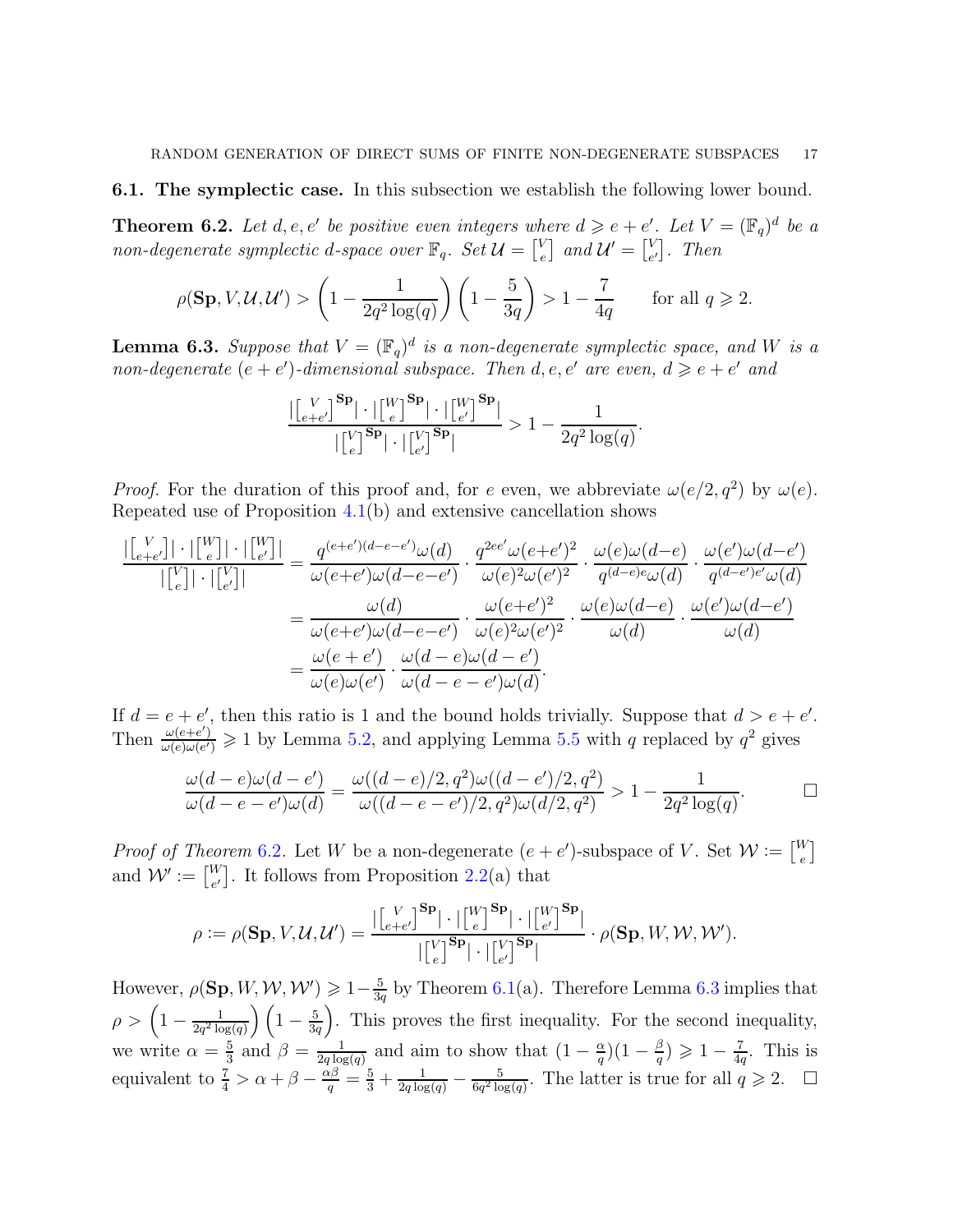<span id="page-17-0"></span>6.2. The unitary case. In this subsection we verify the following lower bound.

<span id="page-17-1"></span>**Theorem 6.4.** Suppose that  $d, e, e'$  are positive integers where  $d \geq e + e'$ . Let  $V = (\mathbb{F}_{q^2})^d$ be a non-degenerate hermitian d-space. Set  $\mathcal{U} = \begin{bmatrix} V & 0 \\ 0 & 0 \end{bmatrix}$  $\left[ \begin{smallmatrix} V \ e \end{smallmatrix} \right]$  and  $\mathcal{U}' = \left[ \begin{smallmatrix} V \ e \end{smallmatrix} \right]$  $\begin{array}{c} V_e \\ e' \end{array}$ *. If*  $q \geqslant 2$ *, then* 

$$
\rho(\mathbf{U}, V, \mathcal{U}, \mathcal{U}') \geq 1 - \frac{1.72}{q}.
$$

<span id="page-17-2"></span>**Lemma 6.5.** Suppose that  $V = (\mathbb{F}_{q^2})^d$  is a non-degenerate hermitian space, and W is a *non-degenerate*  $(e + e')$ -dimensional subspace. Then  $d \geq e + e'$  and

$$
\frac{|\begin{bmatrix} V \\ e+e' \end{bmatrix}^{\mathbf{U}}| \cdot |\begin{bmatrix} W \\ e \end{bmatrix}^{\mathbf{U}}| \cdot |\begin{bmatrix} W \\ e' \end{bmatrix}^{\mathbf{U}}|}{|\begin{bmatrix} V \\ e \end{bmatrix}^{\mathbf{U}}| \cdot |\begin{bmatrix} V \\ e' \end{bmatrix}^{\mathbf{U}}|} \geq \frac{(1-q^{-1})(1-q^{-2})}{1+q^{-2}}.
$$

*Proof.* The inequality  $d \geq e + e'$  is clear. For the duration of this proof we abbreviate  $\omega(e,-q)$  by  $\omega(e)$  and we suppress the superscript <sup>U</sup> in notation such as  $\begin{bmatrix} V \\ e \end{bmatrix}$  $_{e}^{V}$ <sup>U</sup>. Repeated use of Proposition  $4.1(a)$  $4.1(a)$  and extensive cancellation shows

$$
\frac{|\begin{bmatrix}V\\e+e'\end{bmatrix}| \cdot |\begin{bmatrix}W\\e\end{bmatrix}| \cdot |\begin{bmatrix}W\\e'\end{bmatrix}|}{|\begin{bmatrix}V\\e'\end{bmatrix}|} \cdot |\begin{bmatrix}W\\e'\end{bmatrix}|} = \frac{q^{2(e+e')(d-e-e')} \omega(d)}{\omega(e+e')\omega(d-e-e')} \cdot \frac{q^{4ee'}\omega(e+e')^2}{\omega(e)^2\omega(e')^2} \cdot \frac{\omega(e)\omega(d-e)}{q^{2(d-e)e}\omega(d)} \cdot \frac{\omega(e')\omega(d-e')}{q^{2(d-e')e'}\omega(d)}
$$

$$
= \frac{\omega(e+e')}{\omega(e)\omega(e')} \cdot \frac{\omega(d-e)\omega(d-e')}{\omega(d-e-e')\omega(d)}.
$$

If  $d = e + e'$ , then this ratio is 1 and the bound holds trivially. Suppose that  $d > e + e'$ . Then  $\frac{\omega(e+e')}{\omega(e)\omega(e')}$  $\frac{\omega(e+e')}{\omega(e)\omega(e')} \geq \frac{1-(-q)^{-(e+e')}}{1+q^{-1}} \geq \frac{1-q^{-2}}{1+q^{-1}}$  by Lemma [5.2.](#page-13-3) Applying the upper and lower bounds from Lemma [5.4\(](#page-14-1)b) gives

$$
\frac{\omega(d-e)\omega(d-e')}{\omega(d-e-e')\omega(d)} \geqslant \frac{1-q^{-2}}{1+q^{-2}}.
$$

In summary, we have  $\frac{\left|\binom{V}{e+e'}\right| \cdot \left|\binom{W}{e}\right| \cdot \left|\binom{W}{e'}\right|}{\left|\left|\left|\left|\left|\left|\left|\left|\right|\right|\right|\right|\right|}$  $\frac{\left\vert e'\right\vert\left\vert\cdot\right\vert\left\vert\frac{w}{e}\right\vert\left\vert\cdot\right\vert\left\vert\frac{w}{e'}\right\vert\right\vert}{\left\vert\left\vert\left\vert e\right\vert\right\vert\left\vert\left\vert\left\vert e'\right\vert\right\vert\right\vert}\geqslant\frac{1-q^{-2}}{1+q^{-1}}$  $\frac{1-q^{-2}}{1+q^{-1}} \cdot \frac{1-q^{-2}}{1+q^{-2}} = \frac{(1-q^{-1})(1-q^{-2})}{1+q^{-2}}$  as claimed. □

*Proof of Theorem* [6](#page-17-1).4. The bound holds when  $d = e + e'$  as [\[7,](#page-22-0) Theorem 4.1] shows that

$$
\rho(\mathbf{U}, V, \mathcal{U}, \mathcal{U}') \geq 1 - \frac{2}{q^2} \geq 1 - \frac{1}{q} > 1 - \frac{1.72}{q}.
$$

Suppose, henceforth that  $d > e + e'$ . Let W be a non-degenerate  $(e + e')$ -subspace of V. We suppress the superscript <sup>U</sup> in notation such as  $\begin{bmatrix} V \\ \epsilon \end{bmatrix}$  $\left[\begin{smallmatrix} V\\ e \end{smallmatrix}\right]^{\mathbf{U}}$ . Set  $\mathcal{W} \vcentcolon= \left[\begin{smallmatrix} W\ e \end{smallmatrix}\right]$  $\left[ \begin{smallmatrix} W'\end{smallmatrix} \right]$  and  $\mathcal{W}' \vcentcolon= \left[ \begin{smallmatrix} W\ e' \end{smallmatrix} \right]$  $_{e'}^W$ . It follows from Proposition [2.2\(](#page-4-0)a) that

<span id="page-17-3"></span>(10) 
$$
\rho(\mathbf{U}, V, \mathcal{U}, \mathcal{U}') = \frac{|\begin{bmatrix} V \\ e+e' \end{bmatrix}| \cdot |\begin{bmatrix} W \\ e \end{bmatrix}| \cdot |\begin{bmatrix} W \\ e' \end{bmatrix}|}{|\begin{bmatrix} V \\ e' \end{bmatrix}|} \cdot \rho(\mathbf{U}, W, \mathcal{W}, \mathcal{W}').
$$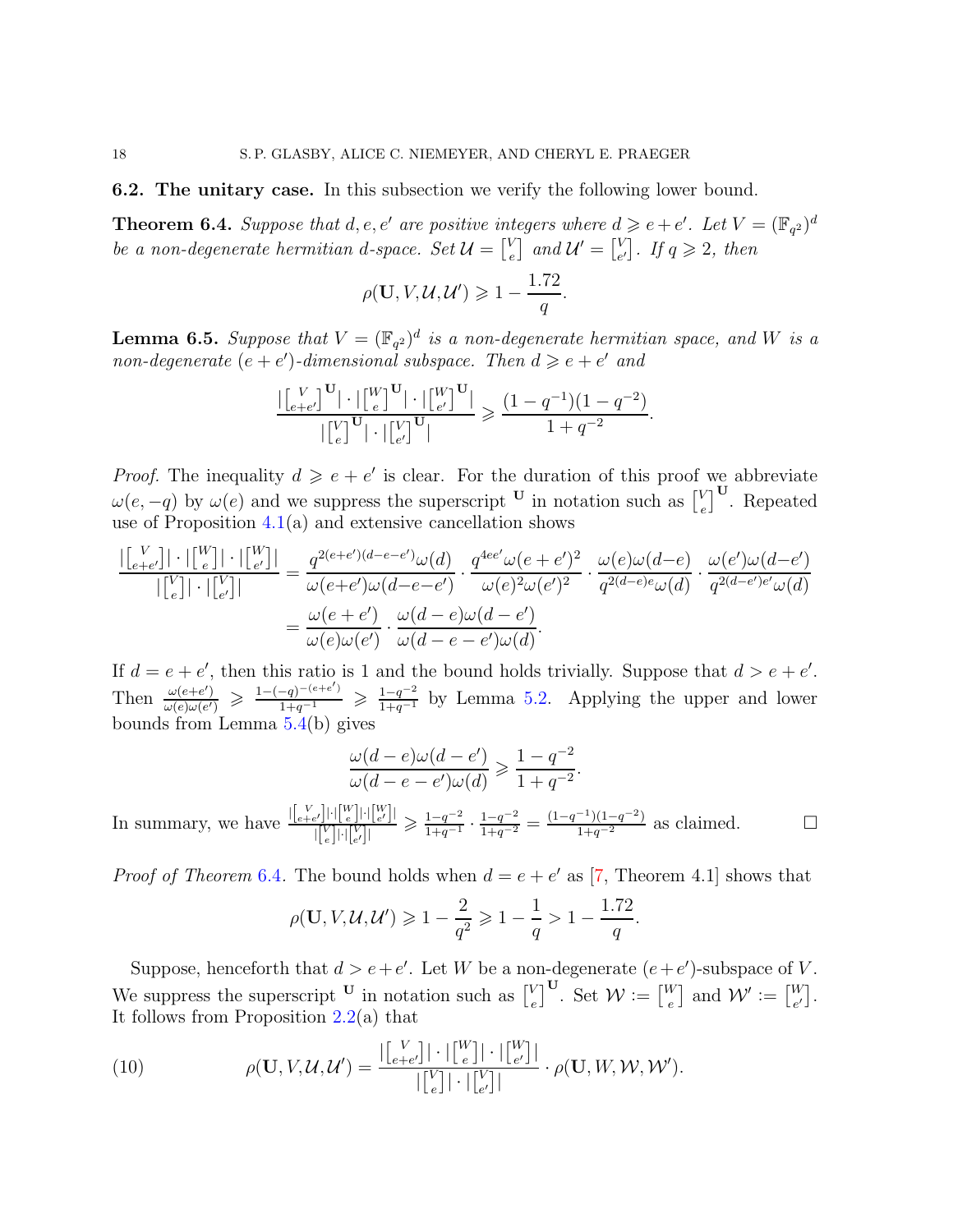Suppose first that  $(e, e', q) = (1, 1, 2)$ . It follows from the first displayed formula in the proof of Lemma [6.5](#page-17-2) that

$$
\frac{\left| \begin{bmatrix} V \\ e+e' \end{bmatrix} \right| \cdot \left| \begin{bmatrix} W \\ e' \end{bmatrix} \right| \cdot \left| \begin{bmatrix} W \\ e' \end{bmatrix} \right|}{\left| \begin{bmatrix} V \\ e' \end{bmatrix} \right| \cdot \left| \begin{bmatrix} W \\ e' \end{bmatrix} \right|} = \frac{\omega(2, -q)}{\omega(1, -q)^2} \cdot \frac{\omega(d-1, -q)^2}{\omega(d-2, -q)\omega(d, -q)} = \frac{1 - q^{-2}}{1 + q^{-1}} \cdot \frac{1 - (-q)^{-d+1}}{1 - (-q)^{-d}}
$$

$$
= \frac{(1 - q^{-1})(1 - (-q)^{-d+1})}{1 - (-q)^{-d}} \ge \frac{(1 - q^{-1})(1 - q^{-2})}{1 + q^{-3}} = \frac{1}{3}.
$$

However  $\rho(\mathbf{U}, W, W, W') \geq 1 - \frac{2}{\sigma^2}$  $\frac{2}{q^2} = \frac{1}{2}$  $\frac{1}{2}$  by [\[7,](#page-22-0) Theorem 4.1]. The result now follows from [\(10\)](#page-17-3) as  $\rho(\mathbf{U}, V, \mathcal{U}, \mathcal{U}') \geq \frac{1}{3}$  $\frac{1}{3} \cdot \frac{1}{2} = \frac{1}{6} > 1 - \frac{1.72}{2}$  $rac{72}{2}$ .

Suppose next that  $(e, e', q) \neq (1, 1, 2)$ . Then  $\rho(\mathbf{U}, W, W, W') \geq 1 - \frac{9}{5q}$  $\frac{9}{5q^2}$  by Theo-rem [6.1\(](#page-15-0)b). Thus [\(10\)](#page-17-3) and Lemma [6.5](#page-17-2) show  $\rho(\mathbf{U}, V, \mathcal{U}, \mathcal{U}') \geq \frac{(1-q^{-1})(1-q^{-2})(1-\frac{9}{5}q^{-2})}{1+q^{-2}}$  $\frac{-q}{1+q^{-2}}$ . To prove the stated bound, we must prove that  $\frac{(1-q^{-1})(1-q^{-2})(1-\frac{9}{5}q^{-2})}{1+q^{-2}} \geq 1-\frac{1.72}{q}$  $\frac{72}{q}$ . This, in turn, is equivalent to showing

$$
1.72 \geqslant \frac{q\left[(1+q^{-2})-(1-q^{-1})(1-q^{-2})(1-\frac{9}{5}q^{-2})\right]}{1+q^{-2}}=\frac{1+\frac{19}{5}q^{-1}-\frac{14}{5}q^{-2}-\frac{9}{5}q^{-3}+\frac{9}{5}q^{-4}}{1+q^{-2}}.
$$

holds for all  $q \ge 2$ . The right side approaches 1 quite rapidly as  $q \to \infty$ , so the upper bound holds if  $q$  is 'large'. It is not hard to see that the right side attains a maximum value of  $\frac{43}{25} = 1.72$  when  $q = 3$ . This completes the proof.

<span id="page-18-2"></span>6.3. The orthogonal case. We use Theorem 1.1 of [\[7\]](#page-22-0) which we paraphrase below in the context we need.

<span id="page-18-0"></span>**Theorem 6.6.** Suppose that e, e' are positive even integers and  $W = (\mathbb{F}_q)^{e+e'}$  is a non*degenerate orthogonal space of type*  $\pm$ *. If*  $q \geq 3$ *, then the proportion of pairs*  $(U, U')$  *where* U is a non-degenerate e-subspace of W of type  $\sigma$  and U' is a non-degenerate e'-subspace *of* W of type  $\sigma'$ , which satisfy  $U \cap U' = 0$ , is at least  $1 - c/q$  where  $c = 43/16$ .

Our goal in this subsection is to prove the following theorem.

<span id="page-18-1"></span>**Theorem 6.7.** Suppose that  $e, e'$  are even positive integers and  $d \geq e+e'$ . Let V be a non*degenerate orthogonal d-space of type*  $\varepsilon$  *over*  $\mathbb{F}_q$ *, where*  $\varepsilon \in \{+, \circ, -\}$ *. Let*  $\sigma, \sigma' \in \{-, +\}$ *and let*  $\mathcal{U} = \begin{bmatrix} V \\ e \end{bmatrix}$  $\left[\begin{smallmatrix} V \\[1mm] e \end{smallmatrix}\right]_{\sigma}^{\varepsilon},\,\mathcal{U}'=\left[\begin{smallmatrix} V \\[1mm] \frac{e}{\varepsilon} \end{smallmatrix}\right]$  $\sum_{e'}^{V}$ <sup> $\varepsilon$ </sup>, be the set of non-degenerate subspaces of dimensions e, e' of *types*  $\sigma$ ,  $\sigma'$ , respectively. Then, if  $q \geq 3$ , the proportion of pairs  $(U, U') \in \mathcal{U} \times \mathcal{U}'$  for which  $U \cap U' = 0$  and  $U + U'$  is non-degenerate satisfies

$$
\rho(\mathbf{O}^{\varepsilon}, V, \mathcal{U}, \mathcal{U}') \geq 1 - \frac{2.85}{q} = 0.05 \quad \text{if } q = 3 \text{, and} \quad \rho(\mathbf{O}^{\varepsilon}, V, \mathcal{U}, \mathcal{U}') \geq 1 - \frac{25}{8q} \quad \text{if } q \geq 4.
$$

<span id="page-18-3"></span>Remark 6.8. As discussed in Section [3.2,](#page-8-0) our algorithmic application finds group elements g, g' in the isometry group of V where g acts irreducibly on  $U := \text{im}(g-1)$  and g' acts irreducibly on  $U' := \text{im}(g'-1)$ . In the orthogonal case  $e = \text{dim}(U) \geq 2$  implies that e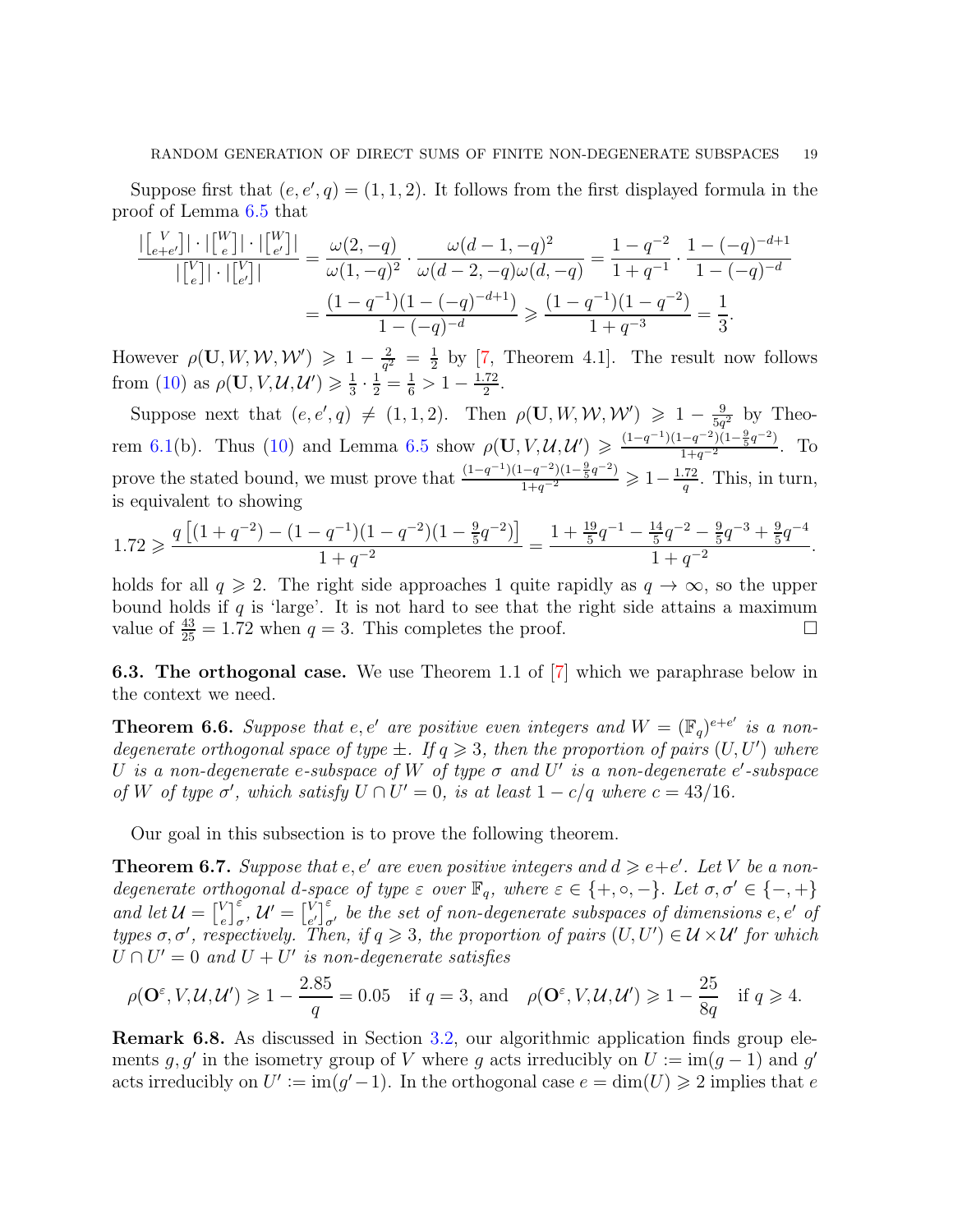must be even and the type  $\sigma$  of U is *minus*, see Lemma [3.8\(](#page-9-1)b). Therefore in the algorithmic application the random elements  $g, g'$  correspond to non-degenerate subspaces U and  $U'$  of even dimension and minus type. By contrast, in Theorem [1.1](#page-0-0) (and Theorem  $6.7$ ) the non-degenerate subspaces  $U, U'$  may have types  $\sigma, \sigma' \in \{-, +\}$  as they need not arise from group elements  $g, g' \in GO(V)$  as in our algorithmic application.

Let  $V = (\mathbb{F}_q)^d$  be a non-degenerate orthogonal *d*-space of type  $\varepsilon$ . As  $e, e'$  are even, so is  $e + e'$  and for these dimensions the subspace type equals the intrinsic type, so we can unambiguously abbreviate to type. Let  $\mathcal{U} = \begin{bmatrix} V & V \\ V & V \end{bmatrix}$  $e_{\frac{1}{2}\sigma}^{\sqrt{2}}$  denote the set of non-degenerate e-subspaces of V of type  $\sigma$ , and similarly  $\mathcal{U}' = \begin{bmatrix} V \\ \vdots \end{bmatrix}$  $\widetilde{V}^{\tilde{\epsilon}}_{e'}$ . We note first that Theorem [6.7](#page-18-1) follows immediately from Theorem [6.6](#page-18-0) if  $d = e + e'$ , since in this case Theorem 6.6 implies that, for all  $q \geqslant 3$ ,

$$
\rho(\mathbf{O}^{\varepsilon}, V, \mathcal{U}, \mathcal{U}') \ge 1 - \frac{43}{16q} > \max\left\{1 - \frac{2.85}{q}, 1 - \frac{25}{8q}\right\}.
$$

Thus we may, and shall, assume that  $d \geqslant e+e'+1$ , so that  $\begin{bmatrix} V & 0 \\ 0 & -1 \end{bmatrix}$  $\left[\begin{smallmatrix} V\\ e+e' \end{smallmatrix}\right]_{\tau}^{\varepsilon}$  is non-empty for each  $\tau \in \{-, +\}.$  Fix  $W_{\tau} \in \begin{bmatrix} V_{\tau} \\ e^{+} \end{bmatrix}$  $\int_{e+e'}^{V} \int_{\tau}^{\epsilon}$  for  $\tau \in \{-,+\}.$  If  $q \geqslant 3$ , then it follows from Theorem [6.6](#page-18-0) and Proposition [2.2\(](#page-4-0)b) that

$$
\rho(\mathbf{O}^\varepsilon, V, \mathcal{U}, \mathcal{U}') \geqslant \left(1 - \frac{43}{16q}\right) \sum_{\tau \in \{+,-\}} \frac{|\begin{bmatrix} V \\ e+e' \end{bmatrix}_\tau^{\varepsilon}| \cdot |\begin{bmatrix} W_\tau \\ e \end{bmatrix}_{\sigma}^{\tau}| \cdot |\begin{bmatrix} W_\tau \\ e' \end{bmatrix}_{\sigma'}^{\tau}|}{|\begin{bmatrix} V \\ e \end{bmatrix}_{\sigma}^{\varepsilon}| \cdot |\begin{bmatrix} V \\ e' \end{bmatrix}_{\sigma'}^{\varepsilon}|}.
$$

Arguing as in the proof of Lemma [6.3](#page-16-2) we temporarily set  $\omega(n) = \omega(\lfloor n/2 \rfloor, q^2)$ . By Proposition [4.1\(](#page-11-3)c), for e even, the number of e-subspaces of V of type  $\sigma$  equals

<span id="page-19-0"></span>(11) 
$$
\left| \begin{bmatrix} V \\ e \end{bmatrix}_{\sigma}^{\varepsilon} \right| = q^{e(d-e)} \kappa(e, d-e, \varepsilon, \sigma) \frac{\omega(d)}{\omega(e)\omega(d-e)} \text{ where}
$$

<span id="page-19-1"></span>(12) 
$$
\kappa(e, d-e, \varepsilon, \sigma) = \frac{(1 + \sigma q^{-e/2})(1 + \varepsilon \sigma q^{-\lfloor d/2 \rfloor + e/2})}{2(1 + \varepsilon q^{-\lfloor d/2 \rfloor})}.
$$

Using the formula [\(11\)](#page-19-0) for the other factors in the product above, we obtain a complicated expression for  $\frac{\left|\begin{bmatrix} V \\ e+e'\end{bmatrix}\right|_r^2}{\left|\begin{bmatrix} V \\ e+e'\end{bmatrix}\right|_r^2}$ ε<br>  $\frac{\varepsilon}{\tau}$ |· $\left[\frac{W\tau}{e}\right]_o^{\tau}$  $\int_{\sigma}^{\tau} \left| \cdot \right| \left[ \frac{W_{\tau}}{e'} \right]_{\sigma}^{\tau}$  $\begin{bmatrix} V \\ e \end{bmatrix}^{\varepsilon}_{\sigma}$  $\frac{\int_{e}^{e} |g^{-1}| \, e^{f}}{\int_{e}^{f} |g'|}$ , which admits two simplifications. First, the powers of q all cancel, and second the following factor which is independent of  $\tau \in \{+, -\}$ can be estimated:

$$
\frac{\omega(e+e')}{\omega(e)\omega(e')} \ge 1 \quad \text{and} \quad \frac{\omega(d-e)\omega(d-e')}{\omega(d-e-e')\omega(d)} > 1 - \frac{1}{2q^2\log(q)}
$$

where the first inequality follows from Lemma [5.2,](#page-13-3) and the second follows from applying Lemma [5.5](#page-15-2) with q replaced by  $q^2$  (as in the last line of the proof of Lemma [6.3\)](#page-16-2). Using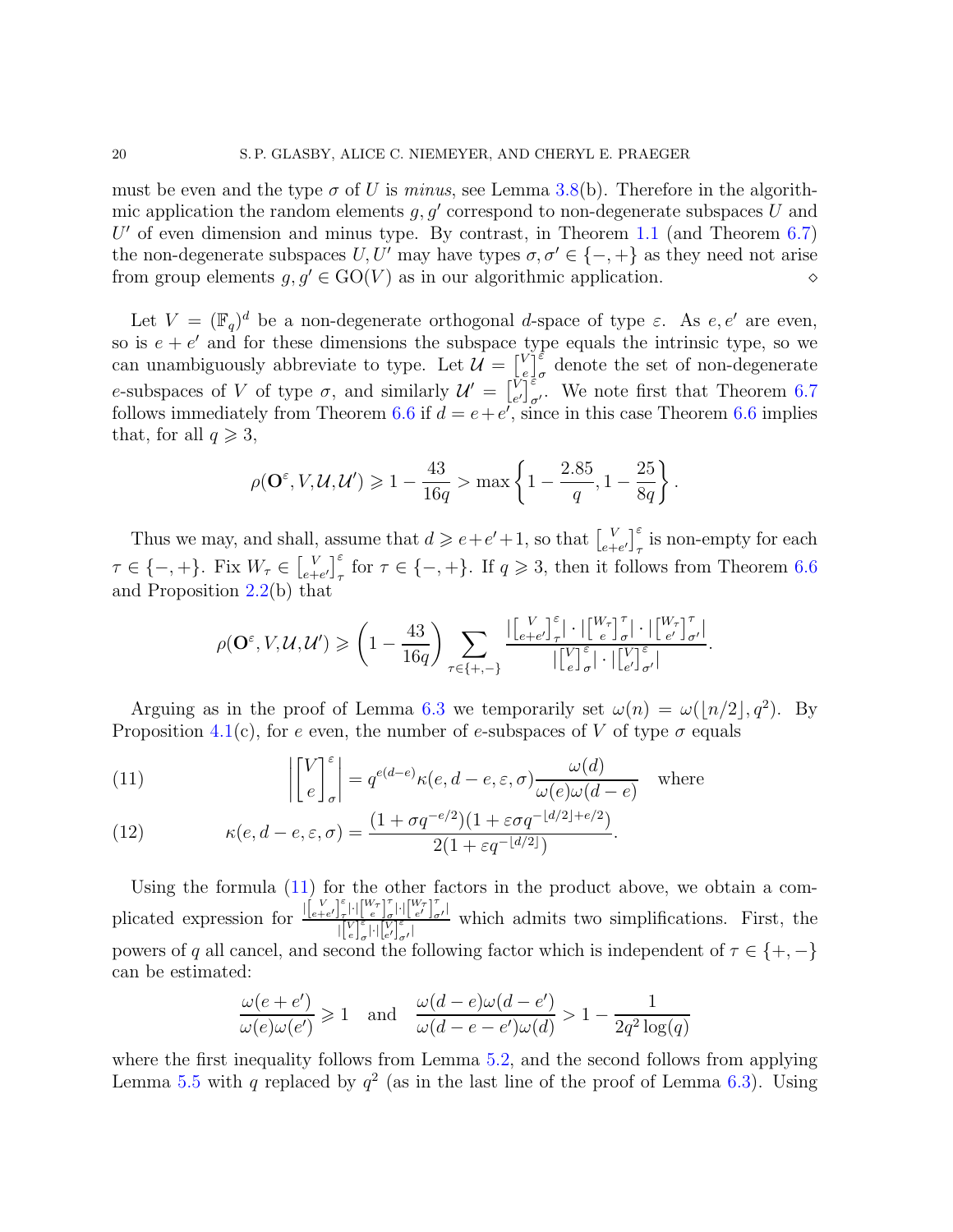#### RANDOM GENERATION OF DIRECT SUMS OF FINITE NON-DEGENERATE SUBSPACES 21

the above lower bound gives the following (strict) lower bound for  $\rho(\mathbf{O}^{\varepsilon}, V, \mathcal{U}, \mathcal{U}')$ :

$$
\left(1-\frac{43}{16q}\right)\left(1-\frac{1}{2q^2\log(q)}\right)\sum_{\tau\in\{+,-\}}\frac{\kappa(e+e',d-e-e',\varepsilon,\tau)\kappa(e,e',\tau,\sigma)\kappa(e',e,\tau,\sigma')}{\kappa(e,d-e,\varepsilon,\sigma)\kappa(e',d-e',\varepsilon,\sigma')}.
$$

The following technical lemma helps us bound the above sum.

<span id="page-20-0"></span>**Lemma 6.9.** *Let*  $\alpha, \beta, \gamma, \delta \in \mathbb{R}$  *such that*  $\delta \neq \pm 1$ . *Then* 

$$
\frac{1}{2}\sum_{\tau\in\{-,+\}}\frac{(1-\tau\alpha)(1-\tau\beta)(1-\tau\gamma)}{1+\tau\delta}=\frac{1+\alpha\beta+\alpha\gamma+\alpha\delta+\beta\gamma+\beta\delta+\gamma\delta+\alpha\beta\gamma\delta}{1-\delta^2}.
$$

*Proof.* Let  $\Lambda$  be the stated sum. Adding fractions and cancelling "odd" terms gives

$$
\Lambda = \frac{(1+\alpha)(1+\beta)(1+\gamma)(1+\delta) + (1-\alpha)(1-\beta)(1-\gamma)(1-\delta)}{2(1-\delta)(1+\delta)}
$$
  
= 
$$
\frac{1+\alpha\beta+\alpha\gamma+\alpha\delta+\beta\gamma+\beta\delta+\gamma\delta+\alpha\beta\gamma\delta}{1-\delta^2}.
$$

<span id="page-20-2"></span>**Lemma 6.10.** Suppose that  $d \geq e + e' + 1$  where  $e, e'$  are both even and d may be odd. *Suppose further that the types*  $\sigma, \sigma', \varepsilon$  *satisfy*  $\sigma, \sigma' \in \{-, +\}$  *and*  $\varepsilon \in \{-, \circ, +\}$ *. Then* 

$$
K := \sum_{\tau \in \{-,+\}} \frac{\kappa(e+e', d-e-e', \varepsilon, \tau)\kappa(e, e', \tau, \sigma)\kappa(e', e, \tau, \sigma')}{\kappa(e, d-e, \varepsilon, \sigma)\kappa(e', d-e', \varepsilon, \sigma')}
$$

$$
K \ge \frac{(1-q^{-3})(1-2q^{-2}-3q^{-3}-q^{-5})}{(1+q^{-2})^2} \text{ and hence } K \ge 1 - \frac{9}{2q^2} \text{ for } q \ge 3.
$$

*Proof.* Let K be as in the statement. Using the definition [\(12\)](#page-19-1) of  $\kappa$  and cancelling (8 of the 15 factors) gives

$$
\begin{split} K&=\frac{1}{2}\sum_{\tau\in\{-,+\}}\frac{(1+\varepsilon\tau q^{-\lfloor\frac{d}{2}\rfloor+\frac{e+e'}{2}})(1+\tau\sigma q^{-\frac{e'}{2}})(1+\tau\sigma' q^{-\frac{e}{2}})(1+\varepsilon q^{-\lfloor\frac{d}{2}\rfloor})}{(1+\tau q^{-\frac{e+e'}{2}})(1+\varepsilon\sigma q^{-\lfloor\frac{d}{2}\rfloor+\frac{e}{2}})(1+\varepsilon\sigma' q^{-\lfloor\frac{d}{2}\rfloor+\frac{e'}{2}})}\\ &=\frac{1+\varepsilon q^{-\lfloor\frac{d}{2}\rfloor}}{(1+\varepsilon\sigma q^{-\lfloor\frac{d}{2}\rfloor+\frac{e}{2}})(1+\varepsilon\sigma' q^{-\lfloor\frac{d}{2}\rfloor+\frac{e'}{2}})}\cdot\Lambda, \end{split}
$$

.

where

 $satisfies$ 

<span id="page-20-1"></span>(13) 
$$
\Lambda = \frac{1}{2} \sum_{\tau \in \{-,+\}} \frac{(1 + \varepsilon \tau q^{-\lfloor \frac{d}{2} \rfloor + \frac{e+e'}{2}})(1 + \tau \sigma q^{-\frac{e'}{2}})(1 + \tau \sigma' q^{-\frac{e}{2}})}{1 + \tau q^{-\frac{e+e'}{2}}}
$$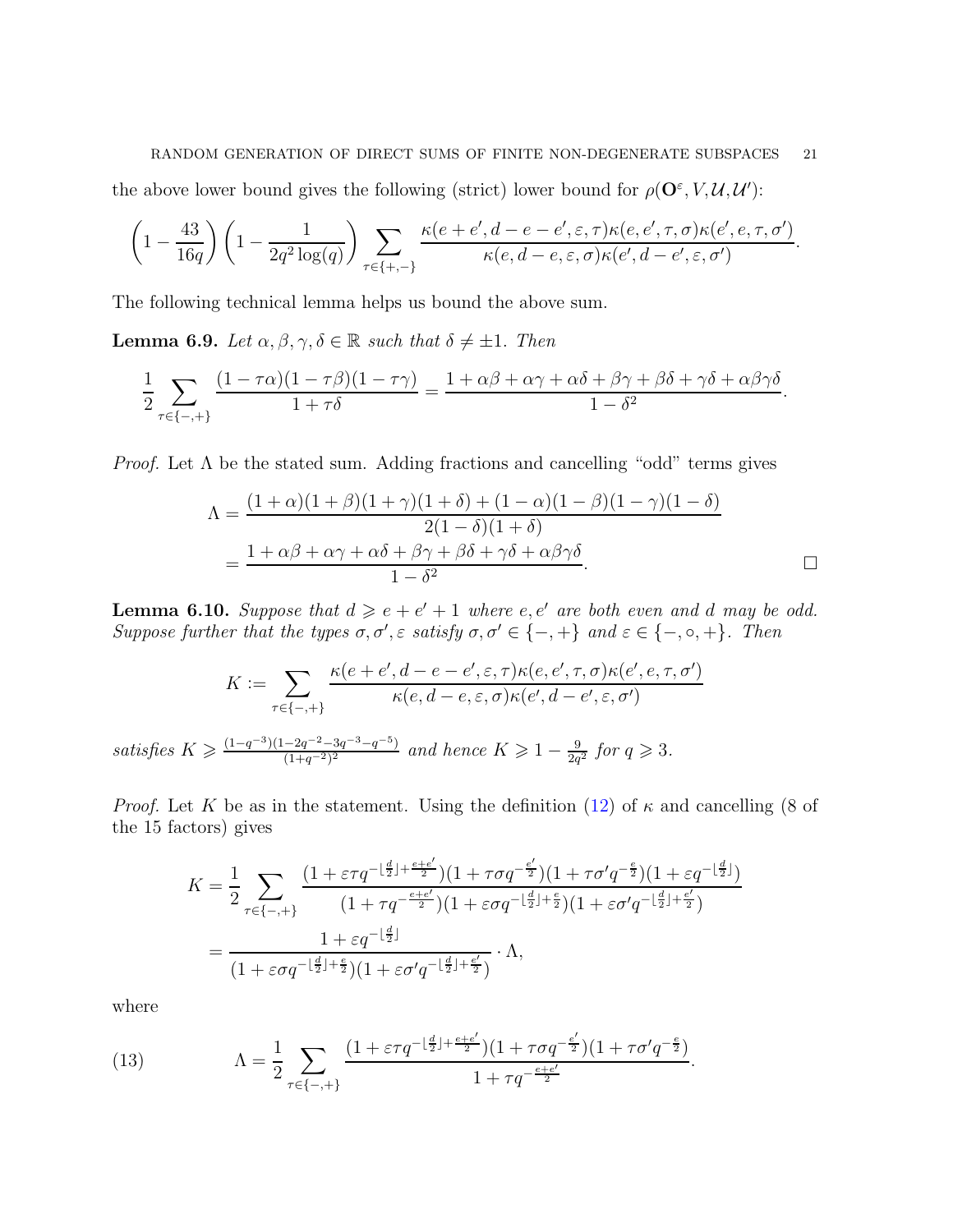Suppose that  $d \geqslant e + e' + 2$ . This implies  $\lfloor \frac{d}{2} \rfloor$  $\frac{d}{2}$  >  $\frac{e+e'}{2} \ge 2$ , whence  $-\lfloor \frac{d}{2} \rfloor + \frac{e}{2} < -\frac{e'}{2} \le -1$ , and so  $-\lfloor \frac{d}{2} \rfloor + \frac{e}{2} \leq -2$ ; and similarly  $-\lfloor \frac{d}{2} \rfloor + \frac{e'}{2} \leq -2$ . Using Lemma [6.9](#page-20-0) gives

$$
\begin{aligned} \Lambda &= \frac{1+\varepsilon\sigma q^{-\lfloor\frac{d}{2}\rfloor+\frac{e}{2}}+\varepsilon\sigma'q^{-\lfloor\frac{d}{2}\rfloor+\frac{e'}{2}}-\varepsilon q^{-\lfloor\frac{d}{2}\rfloor}+\sigma\sigma'q^{-\frac{e+e'}{2}}-\sigma q^{-\frac{e}{2}-e'}-\sigma'q^{-\frac{e'}{2}-e}-\varepsilon\sigma\sigma'q^{-\lfloor\frac{d}{2}\rfloor-\frac{e+e'}{2}}}{1-q^{-e-e'}}\\ &\geqslant 1-q^{-2}-q^{-2}-q^{-3}-q^{-2}-q^{-3}-q^{-3}-q^{-5}\\ &= 1-3q^{-2}-3q^{-3}-q^{-5}. \end{aligned}
$$

Upon closer inspection,  $\varepsilon\sigma$ ,  $\varepsilon\sigma'$  and  $\sigma\sigma'$  cannot all be -1, so that the sharper bound  $\Lambda \geqslant 1 - 2q^{-2} - 3q^{-3} - q^{-5}$  holds.

Inserting this lower bound for  $\Lambda$  into the expression for  $K$  we obtain

$$
K \geq \frac{1 + \varepsilon q^{-\lfloor \frac{d}{2} \rfloor}}{(1 + \varepsilon \sigma q^{-\lfloor \frac{d}{2} \rfloor + \frac{\varepsilon}{2}})(1 + \varepsilon \sigma' q^{-\lfloor \frac{d}{2} \rfloor + \frac{\varepsilon'}{2}})} \cdot \frac{1 - 2q^{-2} - 3q^{-3} - q^{-5}}{1}
$$
  

$$
\geq \frac{(1 - q^{-3})(1 - 2q^{-2} - 3q^{-3} - q^{-5})}{(1 + q^{-2})^2}.
$$

This proves the first bound when  $d \geqslant e + e' + 2$ . To prove that this lower bound is at least  $1-\frac{9}{2a}$  $\frac{9}{2q^2}$  for all  $q \geq 3$ , we rearrange this inequality and show that it is equivalent to proving that the following is true for all  $q \geq 3$ :

$$
\frac{9}{2} \geqslant \frac{q^2((1+q^{-2})^2 - (1-q^{-3})(1-2q^{-2}-3q^{-3}-q^{-5}))}{(1+q^{-2})^2}
$$

$$
= \frac{4+4q^{-1}+q^{-2}-q^{-3}-3q^{-4}-q^{-6}}{(1+q^{-2})^2}.
$$

As  $q \to \infty$ , the the right side  $\to 4$ . Indeed the values of the right side lie between 4 and 9  $\frac{9}{2}$  for all  $q \ge 3$ . This proves the second bound when  $d \ge e + e' + 2$ .

Now we consider the remaining case where  $d = e + e' + 1$ . Here d is odd so  $\lfloor \frac{d}{2} \rfloor$  $\frac{d}{2}$  =  $\frac{e+e'}{2}$  $\frac{+e'}{2}$ . If  $\tau = -\varepsilon$ , then one summand in the expression for  $\Lambda$  in [\(13\)](#page-20-1) is zero because the factor  $1 + \varepsilon \tau q^{-\lfloor \frac{d}{2} \rfloor + \frac{e+e'}{2}}$  is zero. Hence

$$
K = \frac{1 + \varepsilon q^{-\lfloor \frac{d}{2} \rfloor}}{2(1 + \varepsilon \sigma q^{-\lfloor \frac{d}{2} \rfloor + \frac{\varepsilon}{2}})(1 + \varepsilon \sigma' q^{-\lfloor \frac{d}{2} \rfloor + \frac{\varepsilon'}{2}})} \cdot \frac{(1 + q^{-\lfloor \frac{d}{2} \rfloor + \frac{\varepsilon + e'}{2}})(1 + \varepsilon \sigma q^{-\frac{e'}{2}})(1 + \varepsilon \sigma' q^{-\frac{\varepsilon}{2}})}{(1 + \varepsilon q^{-\frac{\varepsilon + e'}{2}})}
$$
  
= 
$$
\frac{1 + \varepsilon q^{-\lfloor \frac{\varepsilon + e'}{2} \rfloor}}{2(1 + \varepsilon \sigma q^{-\frac{e'}{2}})(1 + \varepsilon \sigma' q^{-\frac{e}{2}})} \cdot \frac{(1 + q^0)(1 + \varepsilon \sigma q^{-\frac{e'}{2}})(1 + \varepsilon \sigma' q^{-\frac{e}{2}})}{1 + \varepsilon q^{-\lfloor \frac{e + e'}{2} \rfloor}}.
$$

Hence  $K = 1$  and both of the stated bounds also hold in this final case.

*Proof of Theorem* [6](#page-18-1).7*.* As discussed after Remark [6.8,](#page-18-3) Theorem [6](#page-18-1).7 follows from Theo-rem [6.6](#page-18-0) if  $d = e + e'$ , so assume that  $d \geq e + e' + 1$ . Let K be as in Lemma [6.10.](#page-20-2) It follows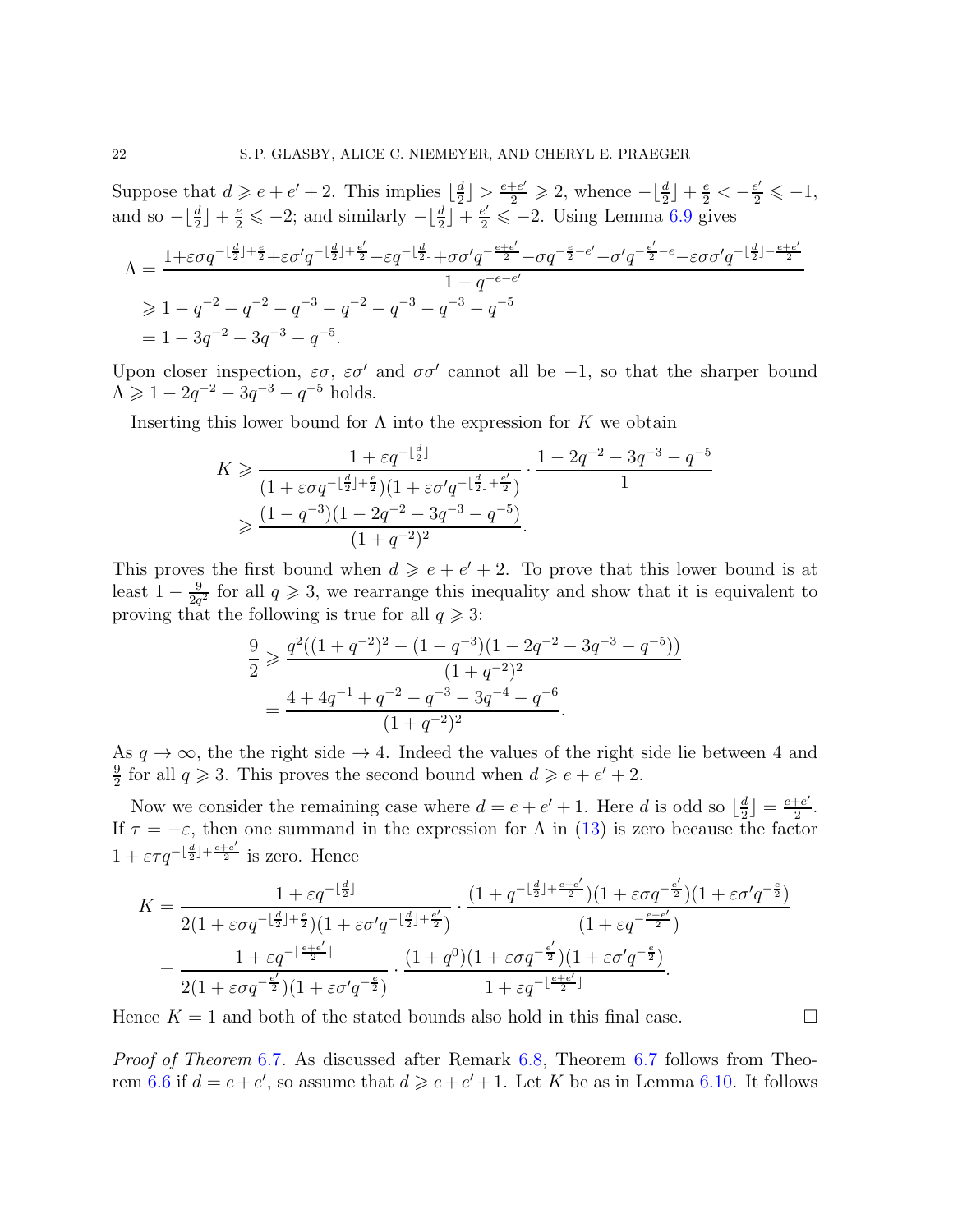from the display before Lemma [6.9](#page-20-0) that

$$
\rho(\mathbf{O}^{\varepsilon}, V, \mathcal{U}, \mathcal{U}') > \left(1 - \frac{43}{16q}\right) \left(1 - \frac{1}{2q^2 \log(q)}\right) K.
$$

Setting  $q = 3$  in the first lower bound in Lemma [6.10](#page-20-2) shows that  $\rho(\mathbf{O}^{\varepsilon}, V, \mathcal{U}, \mathcal{U}') > 0.05$ . Thus setting  $c = 2.85$ , we have  $\rho > 0.05 = 1 - \frac{c}{3}$  $\frac{c}{3}$ . Similarly, if  $q \in \{4, 5, 7, 8, 9\}$  then again using the first lower bound on K, we find that  $\rho(\mathbf{O}^{\varepsilon}, V, \mathcal{U}, \mathcal{U}') > 1 - \frac{3.125}{a}$  $\frac{125}{q}$  holds. For  $q \geq 11$  we use the second lower bound  $K \geq 1 - \frac{9}{2q}$  $\frac{9}{2q^2}$  in Lemma [6.10.](#page-20-2) This shows

$$
\rho(\mathbf{O}^{\varepsilon}, V, \mathcal{U}, \mathcal{U}') > \left(1 - \frac{43}{16q}\right) \left(1 - \frac{1}{2q^2 \log(q)}\right) \left(1 - \frac{9}{2q^2}\right) = \left(1 - \frac{\alpha}{q}\right) \left(1 - \frac{\beta}{q}\right) \left(1 - \frac{\gamma}{q}\right)
$$

where  $\alpha = \frac{43}{16}$ ,  $\beta = \frac{1}{2q \log q}$  $\frac{1}{2q \log(q)}$  and  $\gamma = \frac{9}{2q}$  $\frac{9}{2q}$ . The inequality  $(1 - \frac{\alpha}{q})$  $\frac{\alpha}{q} (1 - \frac{\beta}{q}$  $\frac{\beta}{q}$ ) $(1-\frac{\gamma}{q}$  $\left(\frac{\gamma}{q}\right) \geqslant 1 - \frac{3.125}{q}$ q is equivalent to

$$
3.125 \geqslant q \left(1 - \left(1 - \frac{\alpha}{q}\right) \left(1 - \frac{\beta}{q}\right) \left(1 - \frac{\gamma}{q}\right)\right) = \alpha + \beta + \gamma - \frac{\alpha\beta + \beta\gamma + \gamma\alpha}{q} + \frac{\alpha\beta\gamma}{q^2}.
$$

The stronger condition  $3.125 \ge \alpha + \beta + \gamma + \frac{\alpha\beta\gamma}{\sigma^2}$  $\frac{\partial^2 y}{\partial q^2}$  does indeed hold for all  $q \geqslant 11$ . Hence  $\rho(\mathbf{O}^{\varepsilon}, V, \mathcal{U}, \mathcal{U}') \geq 1 - \frac{3.125}{a}$  $\frac{125}{q}$  holds for all  $q \ge 4$ .

# References

- <span id="page-22-6"></span>[1] Aron Bereczky, *Maximal overgroups of Singer elements in classical groups*, J. Algebra  $234$  (2000), no. 1, 187–206.
- <span id="page-22-2"></span>[2] Heiko Dietrich, C. R. Leedham-Green, Frank Lübeck, and E. A. O'Brien, Constructive recognition of classical groups in even characteristic, J. Algebra 391 (2013), 227–255.
- [3] John N. Bray, Derek F. Holt, and Colva M. Roney-Dougal, The maximal subgroups of the lowdimensional finite classical groups, London Mathematical Society Lecture Note Series, vol. 407, Cambridge University Press, Cambridge, 2013. With a foreword by Martin Liebeck.
- [4] Heiko Dietrich, C. R. Leedham-Green, and E. A. O'Brien, Effective black-box constructive recognition of classical groups, J. Algebra 421 (2015), 460–492.
- <span id="page-22-5"></span>[5] Jason Fulman, Peter M. Neumann, and Cheryl E. Praeger, A generating function approach to the enumeration of matrices in classical groups over finite fields, Mem. Amer. Math. Soc. 176 (2005), no. 830, vi+90.
- <span id="page-22-1"></span>[6] S.P. Glasby, Frank Lübeck, Alice C. Niemeyer, and Cheryl E. Praeger, The probability that two elements with large 1-eigenspaces generate a classical group (2021). In preparation.
- <span id="page-22-0"></span>[7] S.P. Glasby, Alice C. Niemeyer, and Cheryl E. Praeger, The probability of spanning a classical space by two non-degenerate subspaces of complementary dimensions, Finite Fields Appl., DOI <10.1016/j.ffa.2022.102055>. Accepted 22 April 2022.
- <span id="page-22-4"></span>[8] Peter Kleidman and Martin Liebeck, The subgroup structure of the finite classical groups, London Mathematical Society Lecture Note Series, vol. 129, Cambridge University Press, Cambridge, 1990.
- <span id="page-22-7"></span>[9] Peter M. Neumann and Cheryl E. Praeger, Cyclic matrices over finite fields, J. London Math. Soc. (2) 52 (1995), no. 2, 263–284.
- <span id="page-22-3"></span>[10] Cheryl E. Praeger, Akos Seress, and Sükrü Yalçınkaya, *Generation of finite classical groups by pairs* of elements with large fixed point spaces, J. Algebra 421 (2015), 56–101.